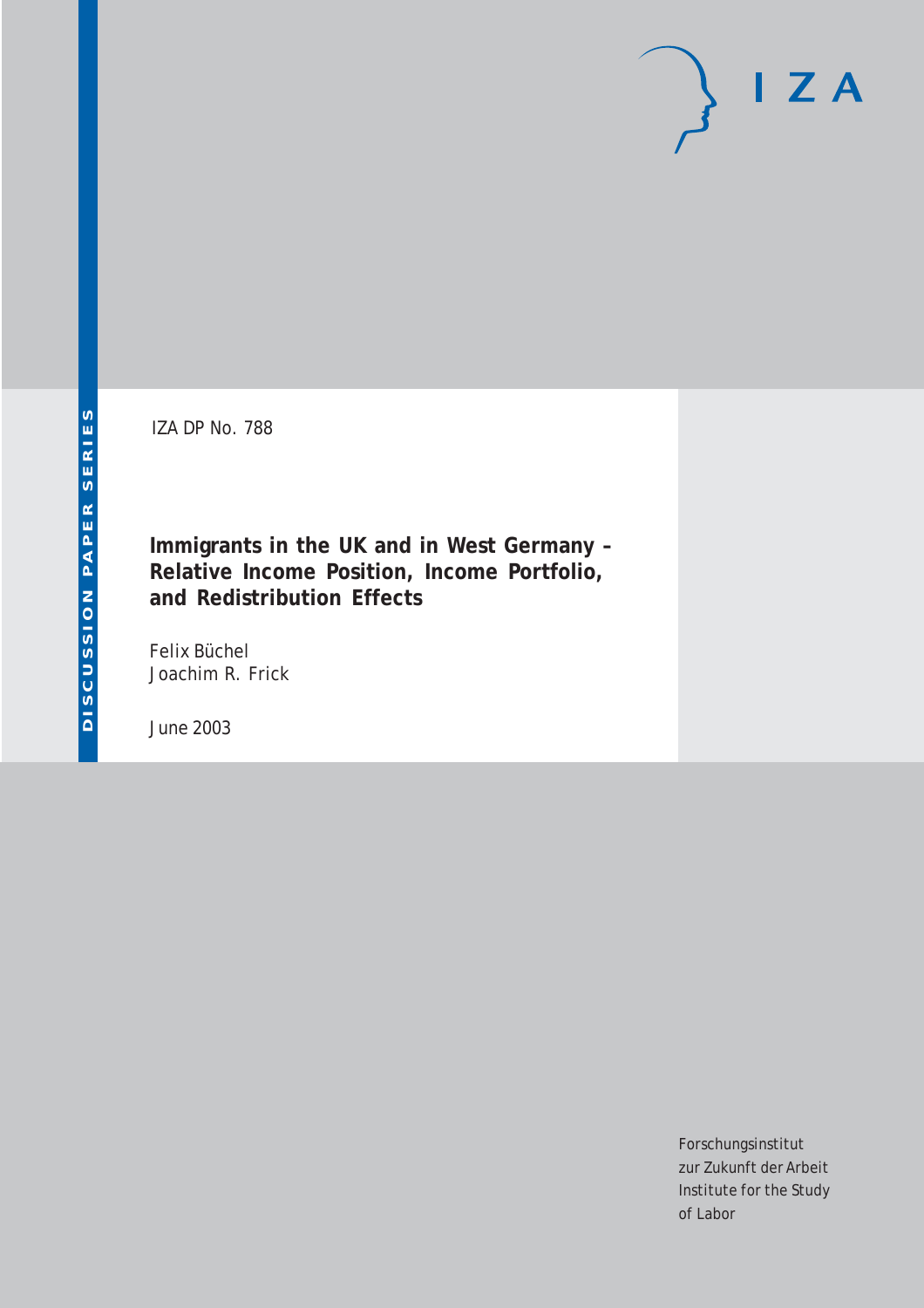# **Immigrants in the UK and in West Germany – Relative Income Position, Income Portfolio, and Redistribution Effects**

## **Felix Büchel**

*Max Planck Institute for Human Development, Technical University of Berlin, Free University of Berlin, DIW Berlin and IZA Bonn* 

## **Joachim R. Frick**

*DIW Berlin*

## Discussion Paper No. 788 June 2003

IZA

P.O. Box 7240 D-53072 Bonn **Germany** 

Tel.: +49-228-3894-0 Fax: +49-228-3894-210 Email: [iza@iza.org](mailto:iza@iza.org)

This Discussion Paper is issued within the framework of IZA's research area *Mobility and Flexibility of Labor.* Any opinions expressed here are those of the author(s) and not those of the institute. Research disseminated by IZA may include views on policy, but the institute itself takes no institutional policy positions.

The Institute for the Study of Labor (IZA) in Bonn is a local and virtual international research center and a place of communication between science, politics and business. IZA is an independent, nonprofit limited liability company (Gesellschaft mit beschränkter Haftung) supported by the Deutsche Post AG. The center is associated with the University of Bonn and offers a stimulating research environment through its research networks, research support, and visitors and doctoral programs. IZA engages in (i) original and internationally competitive research in all fields of labor economics, (ii) development of policy concepts, and (iii) dissemination of research results and concepts to the interested public. The current research program deals with (1) mobility and flexibility of labor, (2) internationalization of labor markets, (3) welfare state and labor market, (4) labor markets in transition countries, (5) the future of labor, (6) evaluation of labor market policies and projects and (7) general labor economics.

IZA Discussion Papers often represent preliminary work and are circulated to encourage discussion. Citation of such a paper should account for its provisional character. A revised version may be available on the IZA website ([www.iza.org](http://www.iza.org/)) or directly from the author.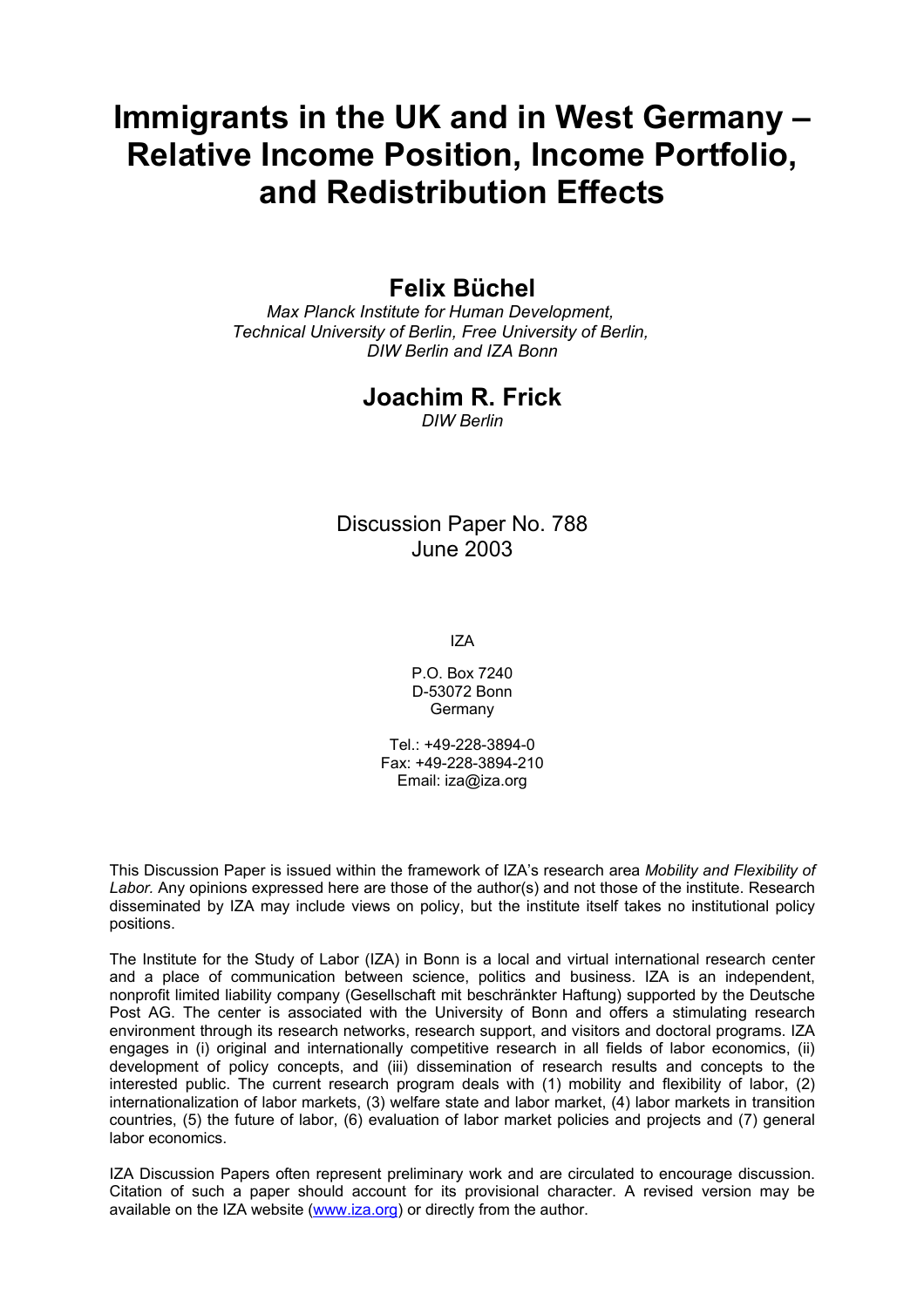IZA Discussion Paper No. 788 June 2003

## **ABSTRACT**

## **Immigrants in the UK and in West Germany – Relative Income Position, Income Portfolio, and Redistribution Effects**

Based on data from the BHPS and the GSOEP, we analyse the economic performance of various ethnic groups in the UK and West Germany, as well as the effects of income redistribution on these populations. Taking the indigenous population of each country as the reference category, we find that, as a whole, the non-indigenous population in the UK fares much better than the immigrant population in Germany. However, the range of economic performance across different ethnic groups in the UK is much larger than that in Germany. The German corporatist welfare system is characterised by much stronger redistribution effects than the liberal UK one. Consequently, the relatively low-performing immigrant population in Germany profits more from the redistribution system than immigrants with similar socio-economic attributes in the UK.

JEL Classification: J15, J18, D31

Keywords: immigration, migration policy, income redistribution

Corresponding author:

Felix Büchel Max Planck Institute for Human Development Lentzeallee 94 14195 Berlin Germany Tel.: +49 30 82406 427 Fax: +49 30 824993 Email: [buechel@mpib-berlin.mpg.de](mailto:buechel@mpib-berlin.mpg.de)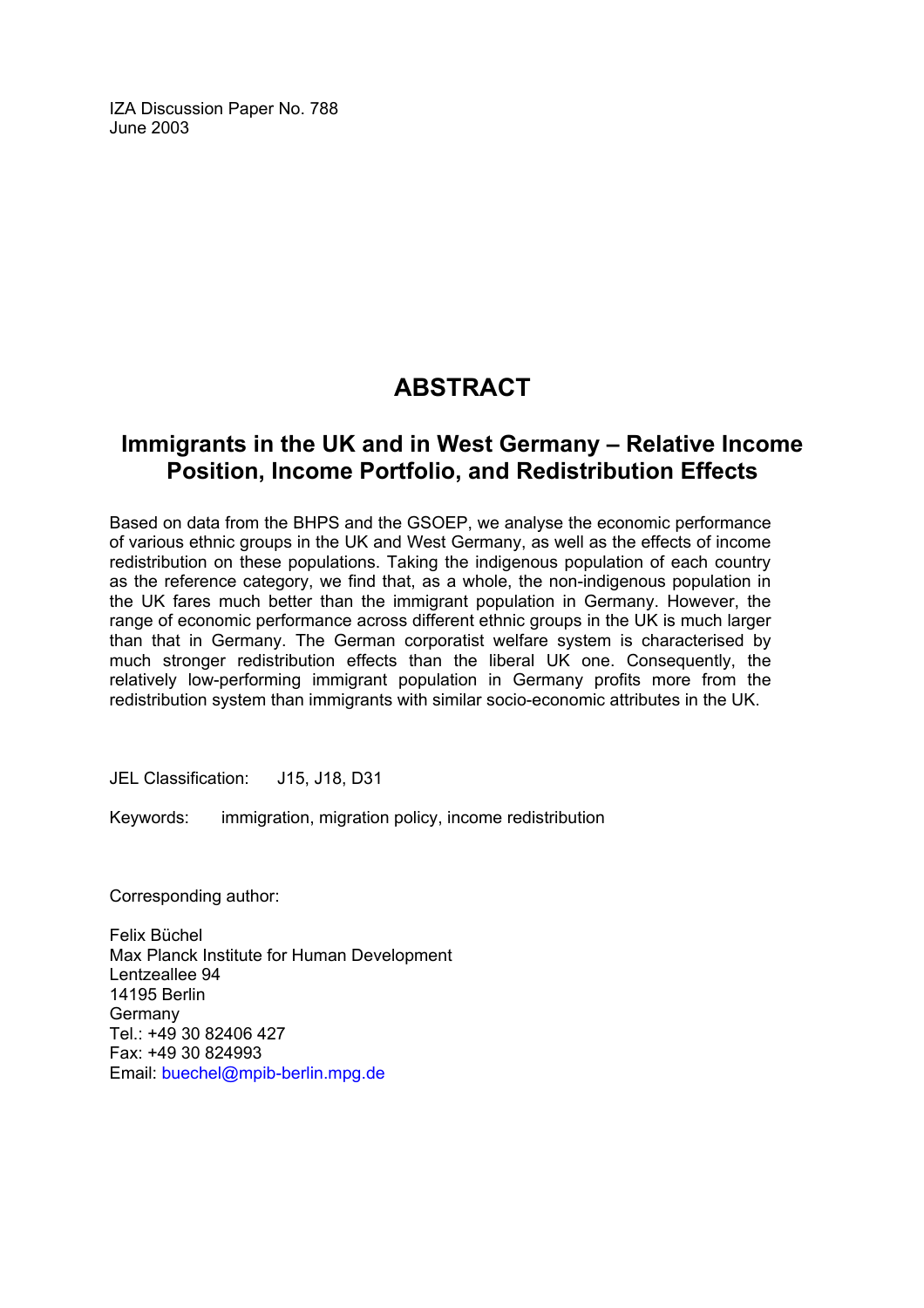### 1. **Introduction**

Most western European countries currently face the problem of low fertility rates and increasing life expectancy. Scientists and politicians are starting to realise that, in the long run, this may severely endanger the welfare system or at least the level of economic well-being in their countries. In this context, selective immigration is considered as a tool that may help to addressthe problem. This approach, however, is in clear conflict with public opinion--on the whole, immigrants are considered to be an economic burden rather than a relief. This persistent prejudice is hard to refute (cf. Simon & Lynch 1999; Bauer et al. 2000, Fertig & Schmidt 2001, 2002).

Most research in this specific field focuses on differences between immigrants and the native-born population with respect to the receipt of public benefits (cf. Jensen 1988, Maani 1993, Khoo 1994, Gustman & Steinmeier 1998, Riphahn 1998, Hu 1998)<sup>2</sup>, but neglects the other side of the cost-benefit calculation, i.e., tax and social security contributions. The question of whether immigrants--or specific subgroups of the immigrant population--tend to enrich or burden the native-born population is an important one. Borjas (1995) believes that the cost-benefit calculation will become a key component of the immigration debate. The crucial question is: "Do (immigrants) consume more services from the public sector than they pay for in taxes?" (Schultz 1998, p. 245). As Bhattarai & Whalley (1997) clearly point out, this question cannot be answered by analysing only the take-up of public transfers such as welfare benefits. An appropriate approach must consider both the receipt of benefits and the contribution to the tax and welfare system. Ideally, observation periods should cover the full life-cycle of immigrants. However, the analyses reported in most of the existing literature - including the present study--are restricted to rather short observation periods of just a few years, or even to single -year snapshot analyses, although the limitations of such designs are evident (cf. Bonin 2001 for an attempt to overcome these limitations). LaLonde & Topel (1991) report that immigrants to the USA have lower incomes than the native -born population, but bear this burden for themselves, that is, without any serious effects on the host population resulting from redistribution. Simon (1996) confirms this finding for the US of the 1970s, but shows that for more recent periods the picture is no longer as clear. For Switzerland, Weber & Straubhaar (1996) report that immigrants are net payers to the tax and social security system. Gustafsson  $\&$  Österberg (2001) note that immigrants tend to burden the public sector budget upon arrival in Sweden, but that after a few years this is no longer the case. However, as Ekberg (1999) points out, the question of whether immigrants on the whole contribute to or benefit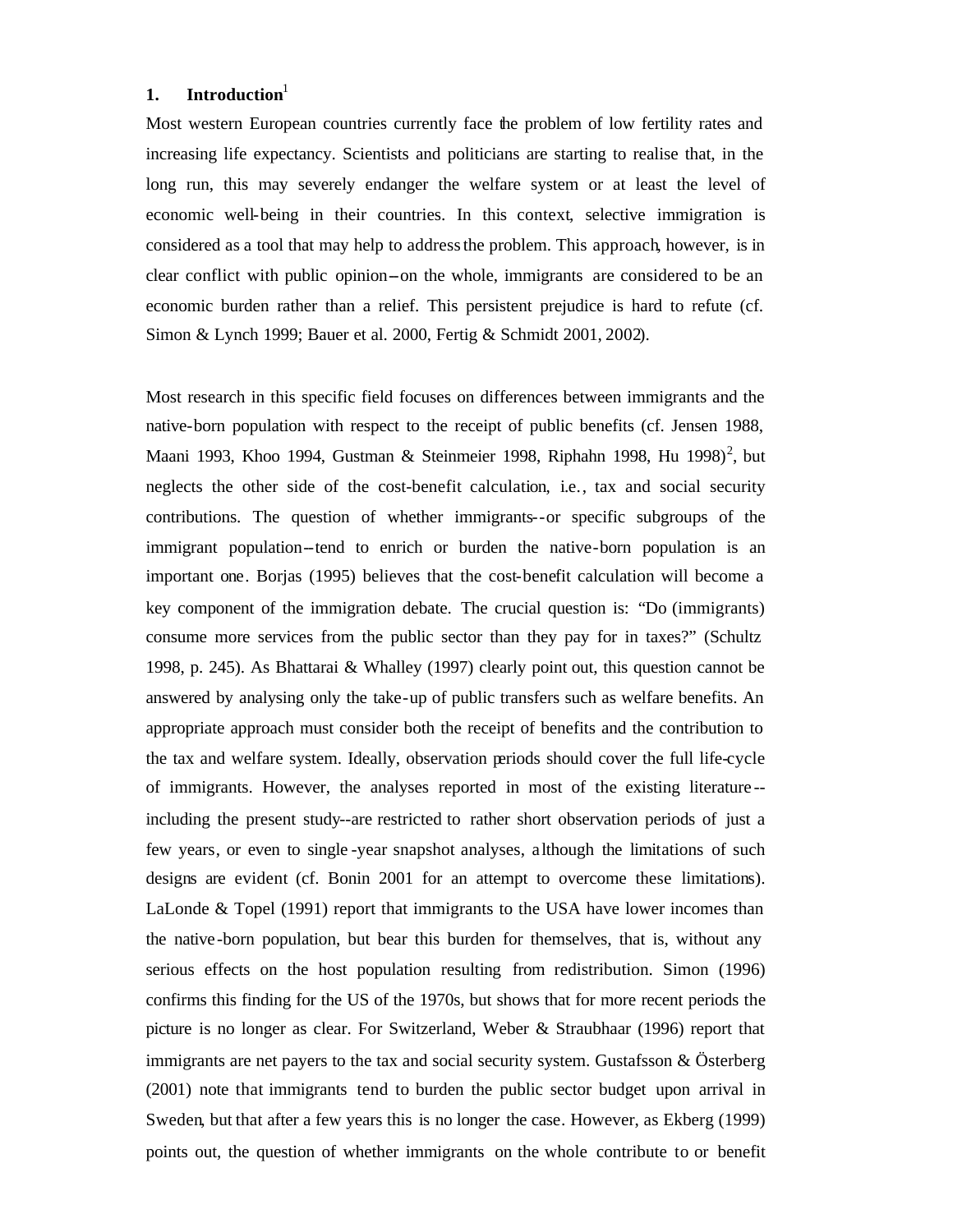from the public sector is largely dependent on the age structure of the immigrant population and on the labour market situation, and is therefore subject to change. It should be noted, however, that none of these studies are able to consider the possible indirect effects that immigration may have through its influence on native productivity, wages, and other relevant economic dimensions (cf. e.g. Friedberg & Hunt 1995). This limitation also applies to the present study.

Clearly, cost-benefit analyses in the context of immigration are strongly influenced by institutional settings, mainly with respect to immigration policy and the structure of the welfare system. As a consequence, it is questionable whether results from one country can be generalised to others, and adopted as guidelines for immigration policy-makers elsewhere, particularly when the respective immigrant populations differ. As such, it would seem valuable to conduct cross-country analyses with comparable data in order to analyse how immigrants fare in different countries given the respective institutional frameworks and controlling for individual characteristics of the immigrants. The analysis presented here focuses on two important west European countries with distinct immigration histories, policies, and welfare regimes, namely the UK and Germany. The aim of the paper is to describe whether (and if so, to what extent) institutional settings such as immigration policy and the structure of the tax and welfare system as a whole influence immigrants' economic performance. A special focus is placed on institutional effects on the performance of various ethnic groups in each country.

## **2. Immigration Policy and the Welfare System in the UK and Germany: Stylised Characteristics of Institutional Settings**

#### *Immigration Policy*

Although there are substantial differences between the immigration policies of the UK and Germany, some important similarities can be identified. "The immigration policies of the UK have been driven primarily by political, rather than economic concerns" (Wheatley Price 2001a, p. 195). Since the 1973 stop to the worker-recruitment policy of the 1960s and early 1970s (*Anwerbe-Stopp*), the same has been true of Germany. In both countries, there are certain groups that have privileged immigration status owing to historical responsibilities--in the UK, those from (former) British colonies and dominions, and in Germany, people of German ancestry (*Aussiedler*) moving back to Germany from former Eastern bloc countries (cf. Zimmermann 1999 for background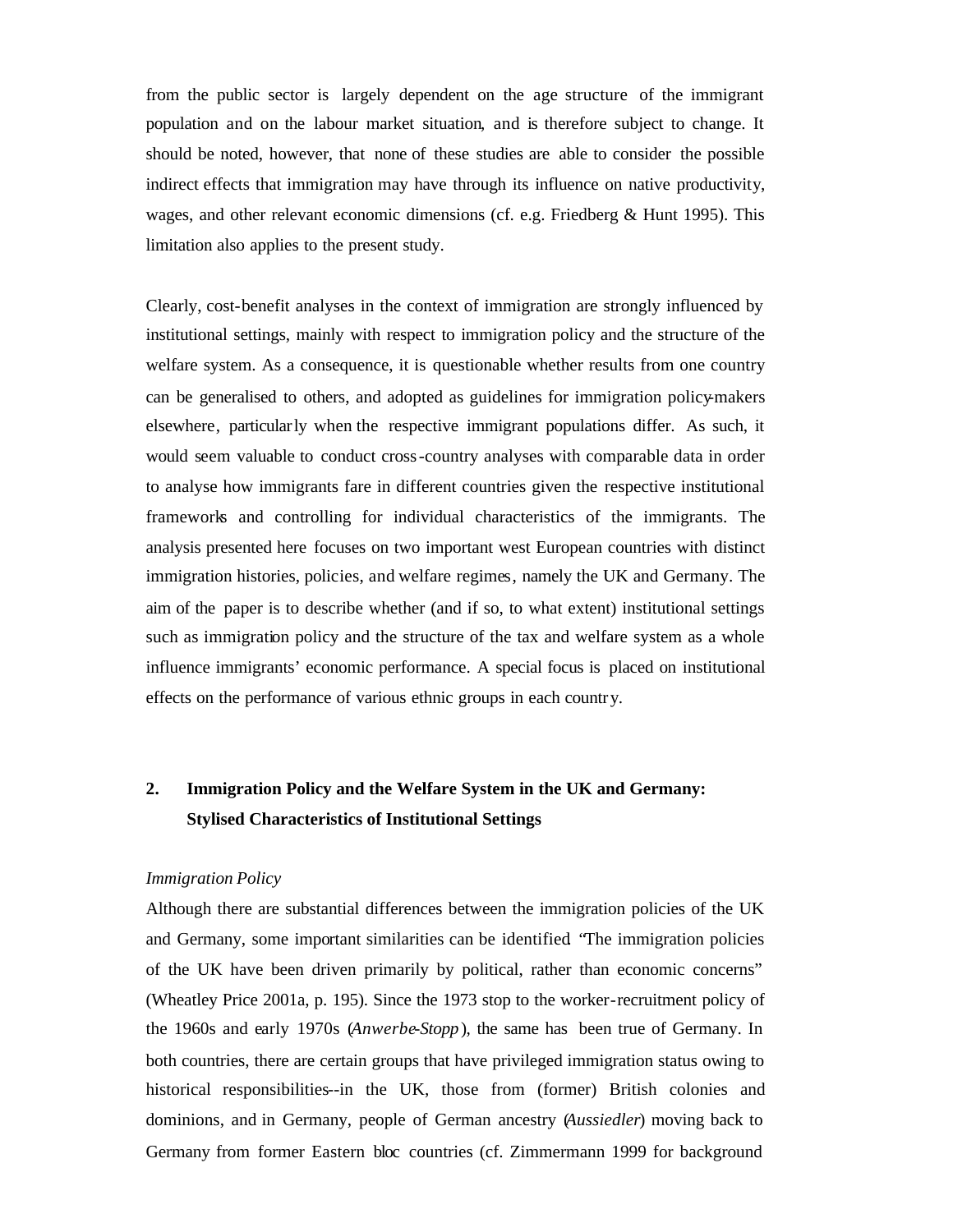information about this specific group). In both countries, family-related network migration accounts for a large proportion of the non-indigenous population. In this context, both countries experience an inflow of persons with human capital endowments that are less transferable to the demands of the host country's labour market. Last but not least, both countries implement strong immigration controls in order to discourage refugees and asylum seekers from crossing their borders, on the basis that these groups are without doubt those most likely to burden the welfare state.

Beyond these similarities, there are some country-specific differences which are worthy of note. In contrast to Germany, the UK has a tradition of attracting not only less educated immigrants, but also highly skilled workers. Some of the Indians and many of the Asians immigrating to the UK import above-average skills (cf. Bell 1997) , whereas highly qualified immigrants are comparatively rare in Germany. The sharpest contrast, however, is that racial disparities do not play an important role in the German immigration discussion (disregarding for a moment the very specific situation of the relatively small group of refugees and asylum seekers in Germany, who are only tolerated on a temporary basis). This is simply because the number of non-white permanent immigrants to Germany is marginal. For background information about immigration policy and the social structure of immigration in the UK, see e.g. Hatton  $\&$ Wheatley Price (1999); for analogous information about Germany, see e.g. Rotte  $(1998)$ . For recent changes in immigration policy and the structure of immigration, see OECD (2001, p. 185ff. [Germany]<sup>3</sup> and p. 264ff. [UK]).

#### *Welfare System*

The UK is considered to belong to the group of 'liberal' welfare states characterised by relatively low taxes, low means-tested assistance, and modest universal transfers and social insurance plans (cf. Esping-Andersen 1990). Benefits cater mainly to a low income clientele, mainly to prevent the (very) 'worst case' scenario (cf. Hills 1995 for an overview). Although policy-makers are still rather reluctant to fully adopt EU social policy standards in the UK, the influence of the European Union tends to steer the British welfare system somewhat further away from the classic 'liberal' systems such as the US.

Germany, in contrast, is considered to be a typical representative of the 'corporatist' welfare system, in which the male breadwinner model is supported. Well-established public pension and health care schemes as well as the unemployment insurance system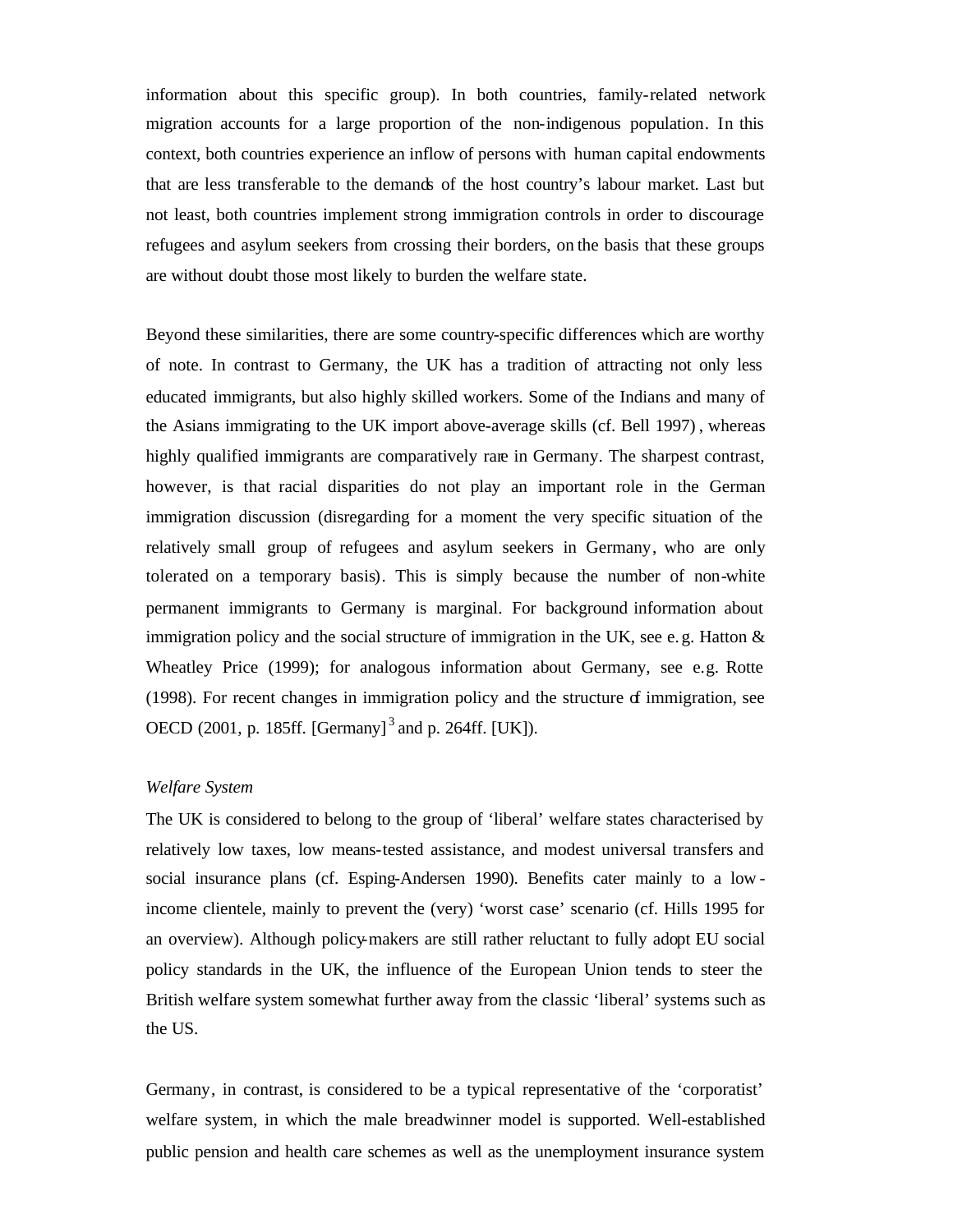protect against "traditional" income risks. Redistribution effects in this type of welfare regime are expected to be rather large when compared to more liberal systems, especially in terms of poverty protection. Income inequality is thus rather low in this system, w ith its extended welfare programs and relatively high taxes (cf. Ankrom 1993, Ervik 1998).

### **3. Data and Methods**

#### **3.1 Data**

The UK section of our analysis is based on the British Household Panel Study (BHPS). This representative household panel survey, directed by the Institute for Social and Economic Research (ISER) at the University of Essex, was initiated in 1991. Starting with 5,500 households and 10,300 individuals who are re-interviewed yearly, it has become one of the most important databases for social researchers using British data (for further details, see Taylor, 1998, or http://www.iser.essex.ac.uk/bhps). In the present study, we use data from 1995 to 1998. Because BHPS respondents are asked to provide information on their income for the 12-month period preceding the interview, our analysis covers respondents' income for the period from September 1, 1994 to August 31, 1998 (for documentation of annual income data based on the BHPS, see Bardasi et al. 1999).

The German part of the analysis is based on representative micro-data from the German Socio-Economic Panel (GSOEP), likewise an ongoing panel survey with a yearly reinterview design. The starting sample in 1984 was of similar size to that of the BHPS. In contrast to the BHPS, the immigrant population was over-sampled in the GSOEP, thus facilitating analyses of this specific population (for further details, see SOEP-Group, 2001, Wagner et al., 1993, or http://www.diw.de/english/sop). Because almost no immigrants are resident in Eastern Germany, and because East German income structures still differ markedly from West German ones, we restrict our analysis to West Germany. Furthermore, we exclude refugees and asylum seekers because of their very specific income situation and their--at best--restricted coverage in the BHPS. We use GSOEP data collected from 1995 to 1999, including the new "immigrant" sub-sample initiated in 1994/95 (Burkhauser et al. 1997). In terms of retrospective income information, we therefore analyse income years 1994 to 1998.<sup>4</sup>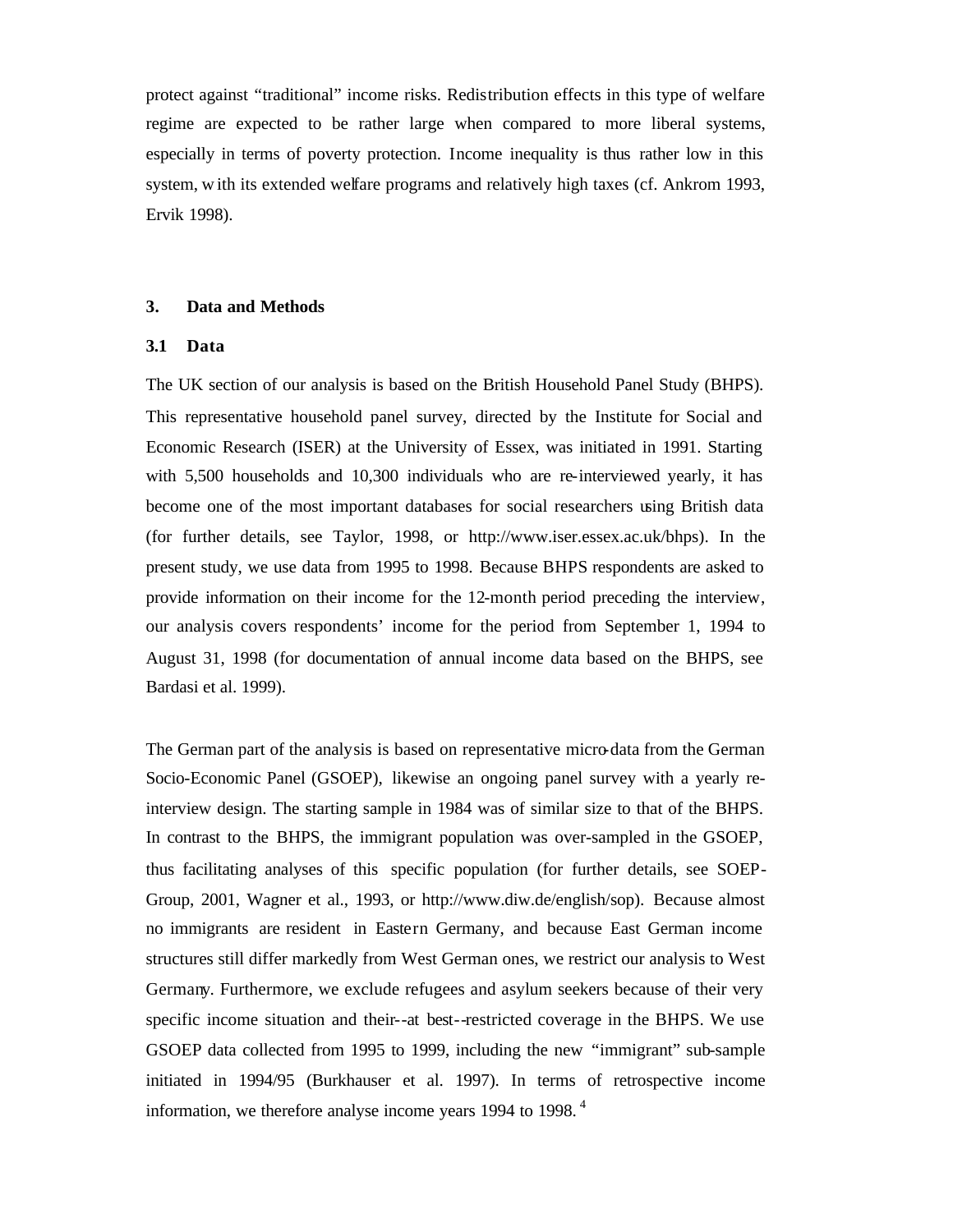In order to control for differences in initial sampling probabilities and selective attrition over time, we apply appropriate weighting factors to all descriptive analyses for both samples (for technical details of the GSOEP, see Haisken-DeNew  $\&$  Frick 2001; for the BHPS, see http://www.iser.essex.ac.uk/bhps/doc/index.html [Section V]). In order to reduce the impact of different age distributions,  $5$  and to focus on the economic performance and capacity for self-support in different ethnic subgroups, we generally restrict our analyses to those living in households with a head of prime age (20 to 60 years).<sup>6</sup>

#### **3.2 Level of Analysis and Definition of Ethnic Groups**

The unit of analysis is the individual in his or her respective household context. Households are categorised into different ethnic groups according to the ethnicity of the adult household members (aged 17 and over). After categorisation at the household level, all members of a household (including dependent children) are assigned the same ethnicity status, regardless of their legal nationality.

Ethnic subpopulations in the UK are tend to be differentiated along race lines (see, for example, Berthoud, 1998). Because there is no German equivalent to this race concept, however, in the present paper we distinguish according to the region of origin of the non-indigenous population: i) native-born persons with an immigrant background ('immigrants' in the broader sense);<sup>7</sup> ii) Commonwealth citizens from India; iii) Commonwealth citizens from Africa and the Caribbean; $\delta$  iv) Commonwealth citizens from Pakistan and Bangladesh; v) citizens of other European Union countries; vi) citizens of (other) western industrialized countries; vii) other (non-indigenous) persons. The reference group is the indigenous population of native-born white s. Note that this approach also covers the race aspect to a large degree.

In West Germany, we distinguish the following non-indigenous groups: i) native-born non-Germans; ii) ethnic Germans (*Aussiedler*) from former Soviet Republics; iii) ethnic Germans (*Aussiedler*) from Poland and Romania; iv) citizens of Turkey and the former Yugoslavia (the major non-EU countries from which "guest workers" were formerly recruited); v) citizens of European Union countries; vi) citizens of (other) western industrialized countries; vii) other (non-indigenous) persons. Here, the reference group is the indigenous population of native-born Germans. Based on this definition of ethnic groups, Table 1 shows the respective proportions of each subgroup in each national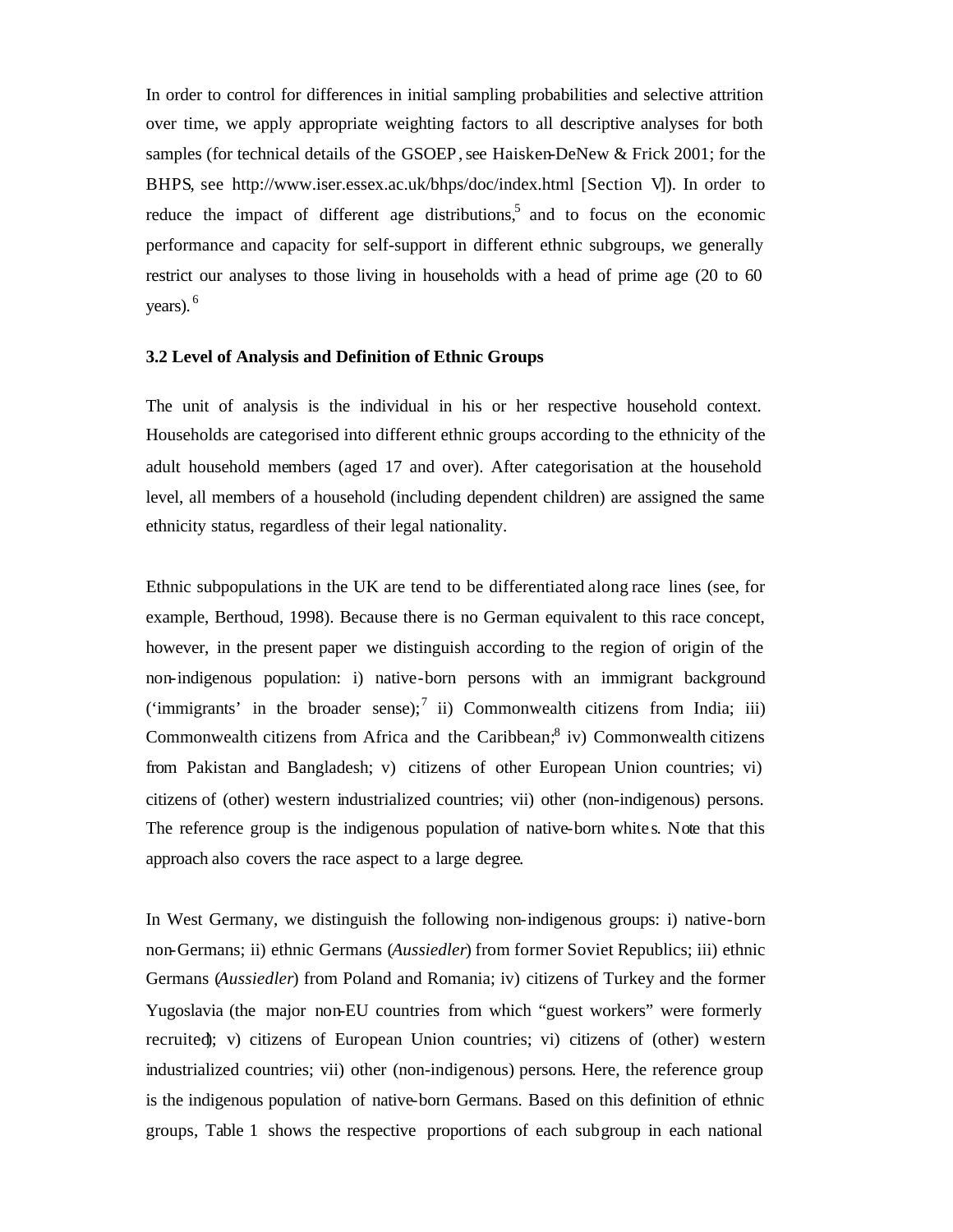sample. While about 13% of the UK population lives in non-indigenous households (with prime-aged heads), the figure rises to 22% in West Germany.

In our regression models, we include further information on the assimilation status of immigrants. We distinguish between so-called 'non-mixed' and 'mixed' immigrant households. In 'non-mixed' households, all adults in the household are immigrants, whereas in 'mixed' (immigrant) households, at least one adult is a member of the indigenous population. The latter household composition is assumed to reflect a higher degree of integration of the immigrant member(s) of the household. In addition, we use a standard indicator to measure the ongoing assimilation of immig rants, namely number of years since migration.

#### **3.3 Income Components, Relative Income Positions, and Redistribution Measures**

Although we analyse income at the individual level, income information is calculated at the household level. The assumption underlying this approach is that all members of a specific household pool their resources and share the utility of a given household income. Consequently, information about the various (equivalent) income components of a specific household is ascribed to all members of that household, regardless of age or individual income performance. In order to adjust for differences in household size and composition, we apply the modified OECD equivalence scale, which gives weights of 1.0 to the head, 0.5 to other adult household members, and 0.3 to children. In order to reduce the effect of extreme income outliers, we apply a bottom trimming by eliminating all households with post-government incomes of less than 600 GBP or 1200 DM, respectively.<sup>9</sup> Finally, after deflating all income measures to 1995 national currencies, we pool the observations across all analysable cross-sectional years in the second half of the 1990s.

Given our interest in differences between the immigrant and indigenous populations, we analyse the following income components for each of the subgroups described above: i) employment income; ii) capital income (including imputed rent for owner-occupied housing); iii) private transfers<sup>10</sup>. The sum of these three components represents pregovernment (or market) income. Adding iv) old age pensions and v) public transfers, <sup>11</sup> and subtracting vi) taxes and social security contributions finally yields our measure of post-government income. Table 1 presents basic data on cross-ethnic differences in preand post-government income , as well as on income inequality.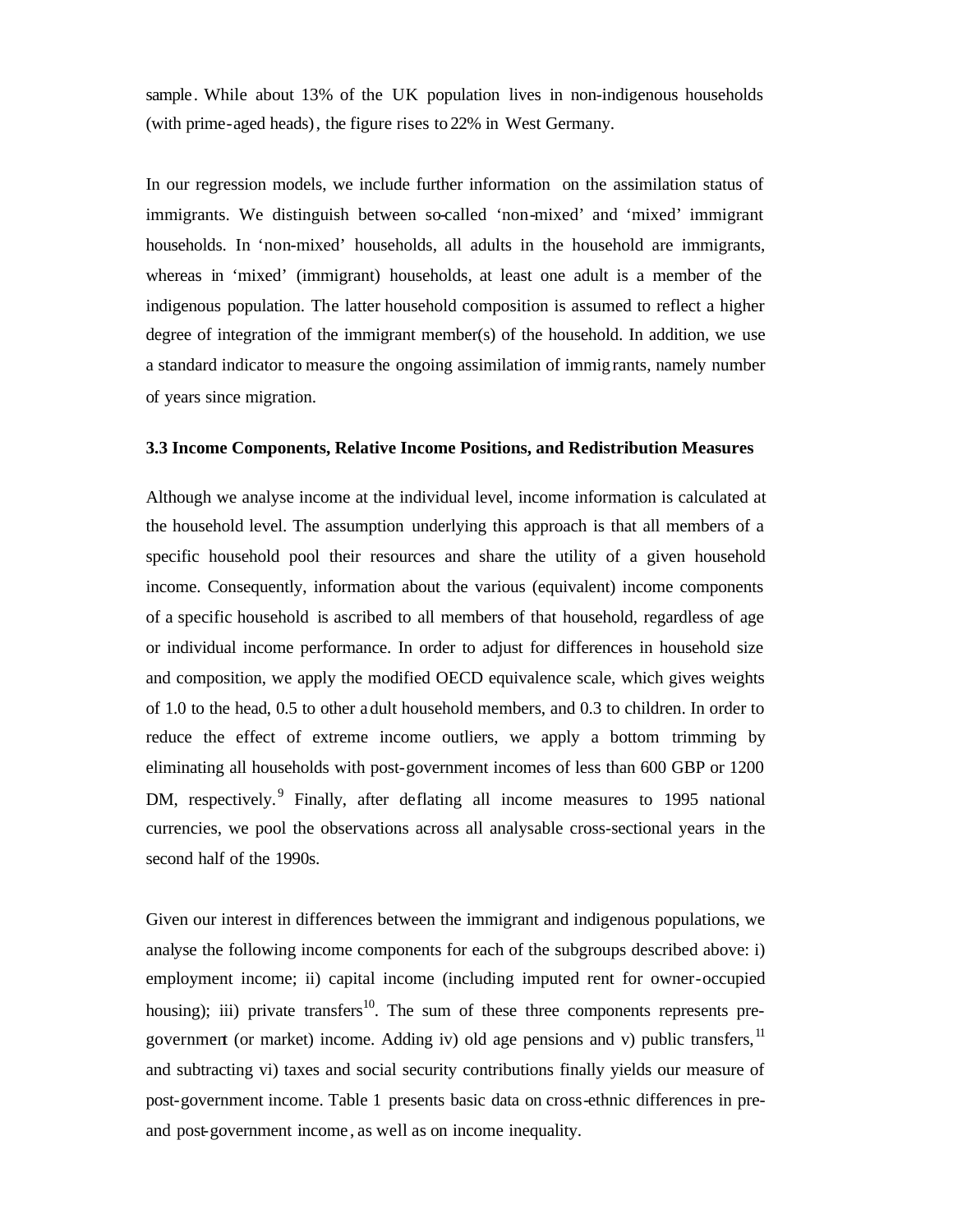-- please insert Table 1 about here --

With only a few exceptions, standard income distribution features emerge for the various subpopulations observed in the two countries. First, the distributions of pre- and post-government income are skewed to the right; i.e., the median is to the left of the mean. Secondly, because our sample was restricted to households with prime-aged heads, average pre-government income levels exceed post-government income levels, with a high proportion of income being paid as tax. The cross-country comparison reveals that the impact of redistribution is markedly higher in Germany, especially when the average amounts of public transfers received and taxes and of social security contributions paid are also taken into account (not shown in this Table). As far as income inequality as measured by the Gini coefficient and the Theil index is concerned, pre- and post- government incomes are less equally distributed in the UK than in Germany. While this also applies to the respective indigenous populations in the crosscountry comparison in the cross-country comparison, it emerges that inequality among the non-indigenous UK population clearly exceeds inequality among the reference group of the native born white population. This does not hold for Germany, where inequality measures for immigrants and foreigners do not differ to any great extent from those of native born Germans. The same picture emerges when considering single ethnic groups.

For the purposes of cross-country comparability, the analyses below are based on standardised income components, where individual income is related to the respective mean of the total population in each country (total mean  $= 100\%$ ; for Germany: West Germany). The effect of redistribution is measured by subtracting the relative income position based on pre-government income from that based on post-government income for each individual. This yields a metric measure which is positive (negative) for those who improve (worsen) their income position as a result of the redistribution process.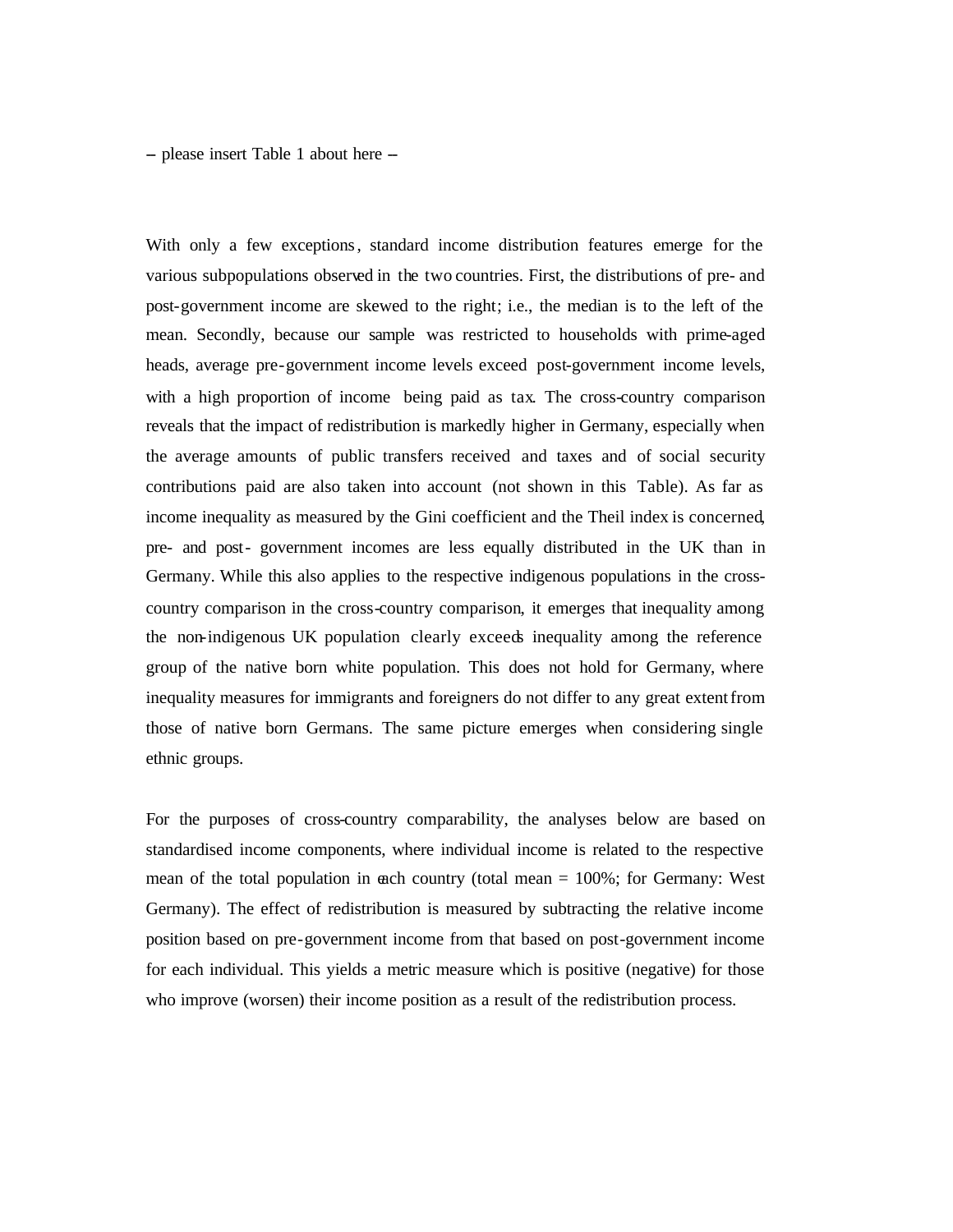#### **4. Empirical Results**

#### **4.1 Relative Income Position in Various Types of Income**

As starting point, we compare the relative income positions within each of the analysed income components by ethnic group. We focus on both aggregates (market income, non-market income, taxes and social security contributions) and individual components.

#### *UK*

In the UK, immigrants from the European Union, other western industrialized countries, and other non-Commonwealth countries (mainly Asian countries) show substantially higher *pre-government incomes* than the native-born white population, whereas those who migrated from India exhibit income levels fairly similar to those of the indigenous population  $(1<sup>st</sup>$  panel of the UK part of Table 2). In contrast, the economic performance of those who moved to the UK from African and Caribbean Commonwealth countries, and especially of immigrants from Pakistan and Bangladesh, is clearly below average. On average, the latter receive only 42% of the mean pre-government income of the native-born white population. Native -born non-whites also perform less well than native-born whites (-21%). This may be interpreted as evidence for the hypothesis that fully integrating immigrants into their host society is a long-term task. Overall, even when including native-born non-whites, the economic performance of immigrants to the UK is similar to that of the indigenous population.

-- please insert Table 2 about here --

Breaking down the total pre-government income into different components shows that pre-government income consists largely of *employment income*. Immigrants from the European Union, other western industrialized countries, and other non-Commonwealth countries have above-average *capital incomes*, as do Indians, who are significant outperformers in this respect (+62% on the UK population average). In sharp contrast, native-born non-whites, immigrants from African and Caribbean Commonwealth countries, and those from Pakistan and Bangladesh receive hardly any income from capital. However, corresponding to the picture that emerged for total pre-government income, even when including native-born non-whites, the average capital income of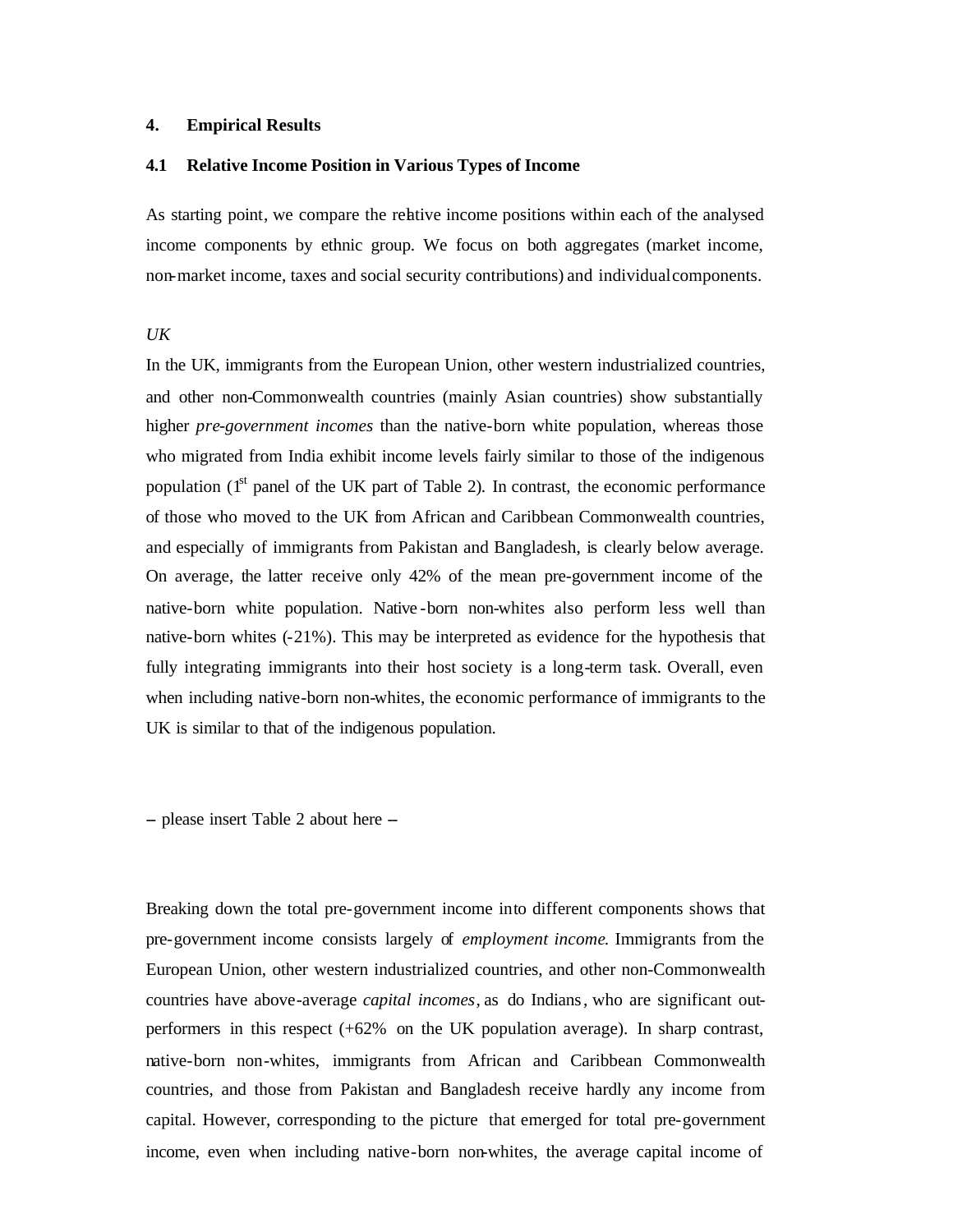immigrants to the UK is similar to that of the indigenous population. The same does not hold for *private transfers*. Almost all immigrant groups--including native-born nonwhites--enjoy substantially higher levels of private transfer than the native -born white population. Indians form the only exception here, receiving by far the least in private transfers. This is consistent with the finding that this group enjoys exceptionally high capital incomes. It can be assumed that private transfers w ithin the family represent an important alternative to public transfers in a liberal welfare system, helping to prevent low-income families from falling into poverty. However, it must be noted that on average this income component does not exceed five percent of post-government income for any of the ethnic groups considered in the UK analysis.

To gain a better insight into the relevance and structure of *non-market income* received by immigrants  $(2<sup>nt</sup>$  panel of Table 2), we separate old age pensions from *public benefits*. Because our sample is restricted to people living in households with prime-age heads, the incidence of the former income source is of course very limited, so we concentrate here on income from public benefits. Overall, we observe a similar level of public benefit receipt among native -born whites and the immigrant population as a whole. However, large variations in the magnitude of this income source were found across groups: native-born non-whites receive much higher benefits than native-born whites (+57%), as do immigrants from African and Caribbean Commonwealth countries  $(+71\%)$  as well as Pakistanis and Bangladeshis  $(+61\%)$ . On the other hand, the level of public benefits received by immigrants from the European Union, and, in particular, from India, 'other' Western industrialized countries, and other non-Commonwealth countries is remarkably low (about –30% in the latter three groups).

In general, the pattern of contributions to the *tax and social security* system  $(3<sup>rd</sup>$  panel of Table 2) reflects the pattern observed for pre-government income. In view of their pregovernment income position, Indians contribute less than average, whereas immigrants from the European Union and other western industrialized countries contribute more than average. These deviations are not strongly pronounced, however.

Consequently, the group-specific levels of *post-government income* (4<sup>th</sup> panel of Table 2) are similarly distributed as the levels of pre-government income. The poor situation of native-born non-whites (with only 79% of the national average income), however, improves only marginally (to 84%) following the transfer of fairly large amounts of non-market incomes. One should bear in mind, however, that this group is considerably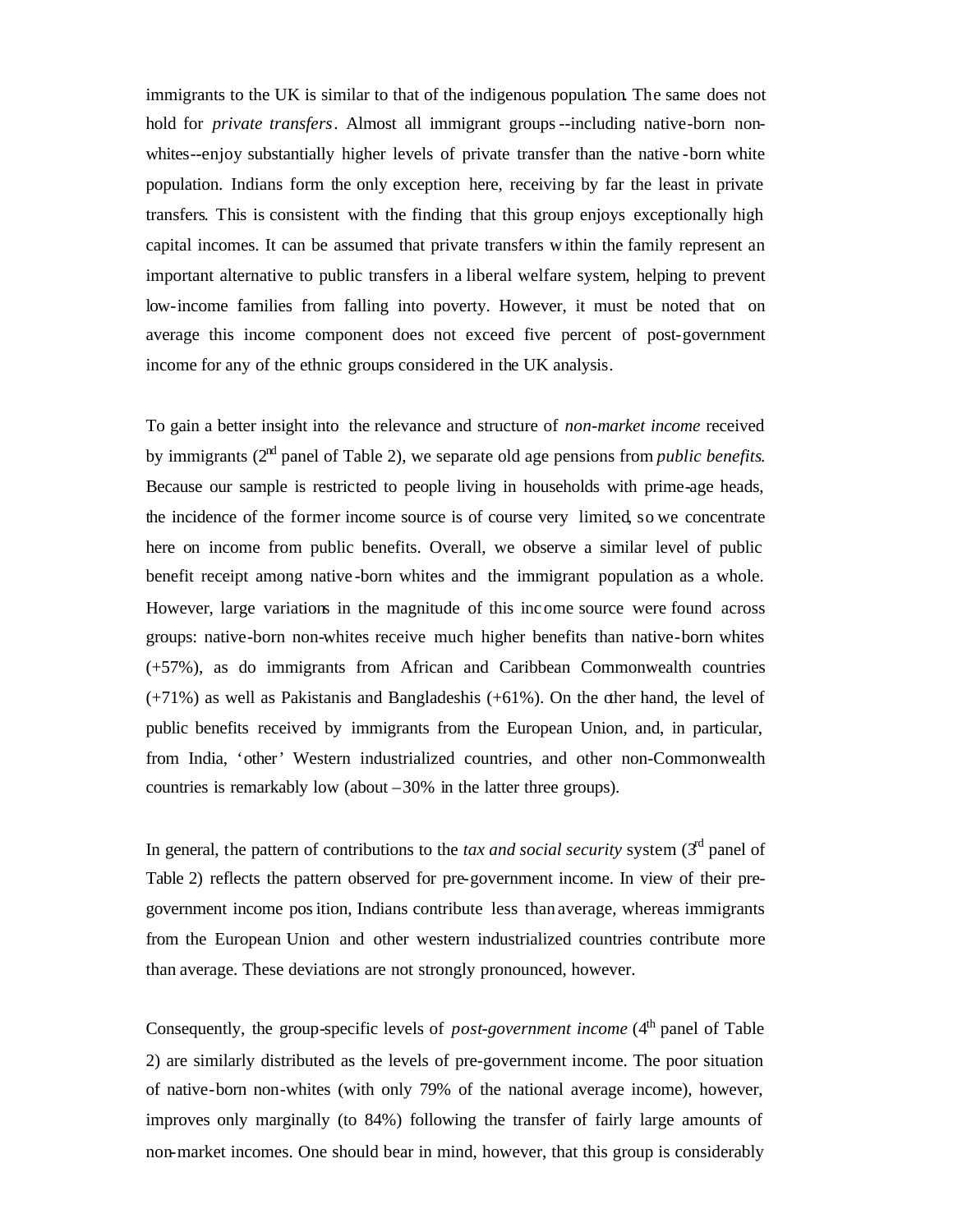younger (average age of household head: 36 years) than the remaining population (where the average age of the household head is 41 years). As such, market income (employment and capital income) is more likely to be relatively low.

#### *West Germany*

In West Germany, a very different picture emerges. In line with results presented in the existing literature (see, e.g., Dustmann 1993; Bauer & Zimmermann 1997; Schmidt 1997; Dustmann & Schmidt 2000), immigrants show much lower *pre-government incomes* than native-born Germans  $(-23\%)$  on the West German population average;  $1^{\%}$ panel of the West German part of Table 2). This can be attributed to the low-performing groups of *Aussiedler*, immigrants from Turkey and the former Yugoslavia, and 'other' (non-industrialized) countries. Contrary to the situation in the UK, native-born foreigners enjoy pre-government income levels similar to those of the indigenous population. The only non-indigenous group that outperforms native-born Germans in pre-government incomes is that of immigrants from (non-EU) Western industrialized countries (+16%). In Germany, as well as in the UK, *employment incomes* constitute the major part of pre-government income. In contrast to the UK, however, the employment incomes of immigrants to Germany do not keep pace with those of the indigenous population, but remain about 25% lower. A similar situation is found for *capital income*. The returns on the smaller capital stock of immigrants to Germany are very low compared to those of native-born Germans; the immigrants' average capital income is not even half that of the reference group.<sup>12</sup> Another striking difference to the UK emerges in the structure of *private transfers*. Whereas this income component was more than twice as high among UK immigrants than in the indigenous population, it is only half as high in Germany. Ethnic networks providing mutual support seem to be much more common in the UK than in Germany. It is likely that this notable divergence between the two countries under analysis reflects differences in the financial dependencies of low-income groups on friends and relatives, which in turn reflect the different institutional settings of the respective welfare systems.

When focusing on *public benefits* as the most relevant component of *non-market incomes* (2<sup>nd</sup> panel of the West German part of Table 2), we again find marked differences between the UK and the German immigrant populations relative to the respective indigenous populations. In total, UK immigrants draw a similar level of public benefits as do native-born whites. In Germany, immigrants receive 30% more from public transfers than do native-born Germans. *Aussiedler* from former Soviet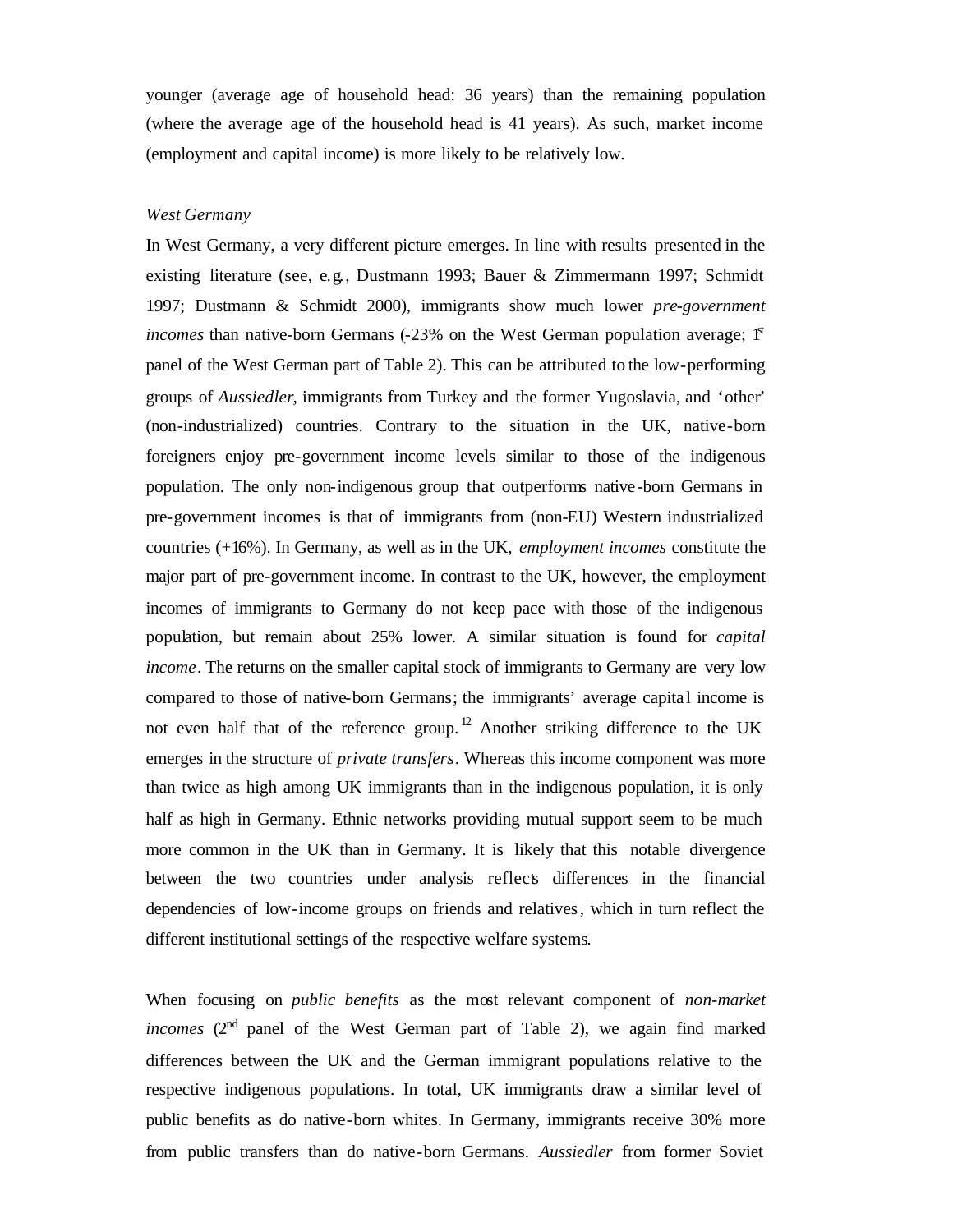Republics receive the highest levels of public benefits (+63% on the West German population average). The only notable exceptions here are EU migrants and native-born foreigners. Overall, these findings confirm the findings of researche rs such as Castranova et al. (2001): that immigrants to Germany are more dependent on public transfers than the native-born population.

The distribution of *taxes and social security contributions* in West Germany  $3^{rd}$  panel of the West German part of Table 2) is similar to that observed for pre-government incomes, with one exception: native-born foreigners make higher contributions than expected.<sup>13</sup>

Summing up, the results presented in this section show a much wider heterogeneity in the economic performance of UK immigrants than in that of immigrants to West Germany. In the UK, the economic performance of the immigrant population as a whole is similar to that of the indigenous population, and some groups of immigrants substantially outperform the native population. On the other hand, some groups, such as Pakistanis and Bangladeshis, were shown to live in very poor conditions. In contrast, German immigrants were found to have a generally low market performance.

#### **4.2 The Structure of Post-Government Income ("Portfolio")**

We now turn to our income portfolio analysis, in which we calculate the various income components as a share of total post-government income for each ethnic group, i.e., the ir "portfolio structure". We interpret high (low) shares of market income and large (small) losses in the redistribution process as indicators for a high (low) degree of selfsupporting capacity in the respective subgroup (Table 3).

In the UK, the total non-indigenous population shows a similar post-government income structure to the indigenous reference group. Market income represents about 100% of post-government income, about 20% of the income portfolio comes from nonmarket incomes (in this age group, mainly public benefits) and about the same share is deducted for taxes and contributions to the social security system. Again, however, there is substantial variation within the non-indigenous population. Among native-born non-whites, as well as immigrants from African and Caribbean Commonwealth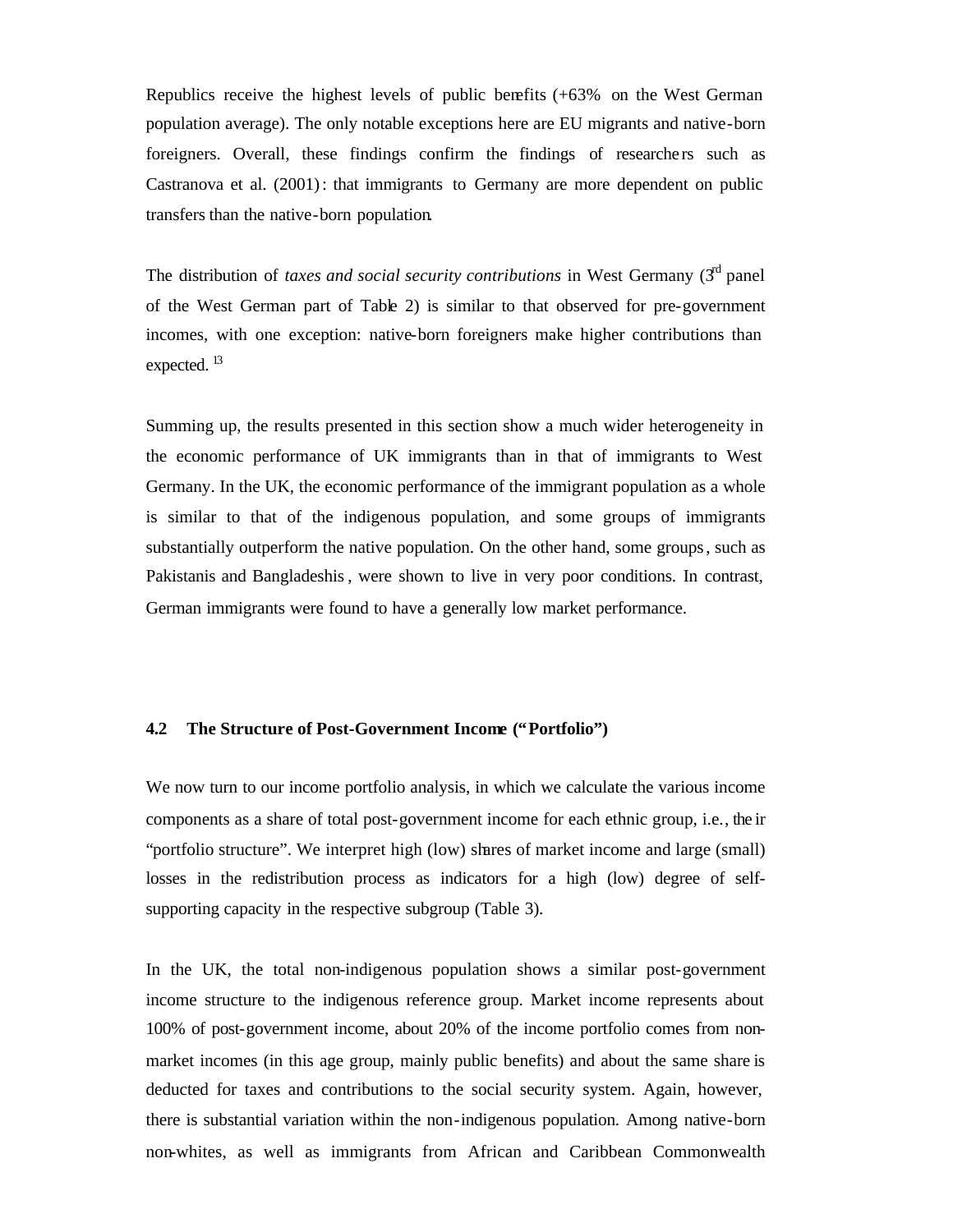countries, and particularly those from Pakistan and Bangladesh, market incomes play a much smaller role in the structure of the income portfolio than in the other groups. Once again, the Pakistani and Bangladeshi population is the worst off. Their market income constitutes only two thirds of their total income, with public benefits making up more than 40% of their portfolio. As a consequence, their contribution to the tax and social transfer system is only 10%, and as such much lower than in any other group.

-- please insert Table 3 about here --

In Germany, a rather different picture emerges. First of all, the effects of the different institutional settings within the tax and social security system are obvious. While in Germany, 36% of total income is redistributed by the 'corporatist' welfare state, the corresponding figure for the UK is only 21%. In contrast to the UK, the employment income of the total non-indigenous population represents a similar proportion of postgovernment income as is the case for the native-born German population. However, capital income is of much less importance among the non-indigenous population--with the exception of immigrants from Western industrialized non-EU countries. These show remarkably high shares of market incomes. In contrast to the UK, public benefits make a much larger contribution to the income portfolio of the non-indigenous population than to that of native Germans (17% vs. 10%). However, in marked contrast to the UK situation, this income component does not substantially exceed 20% in any of the population groups under analysis for Germany.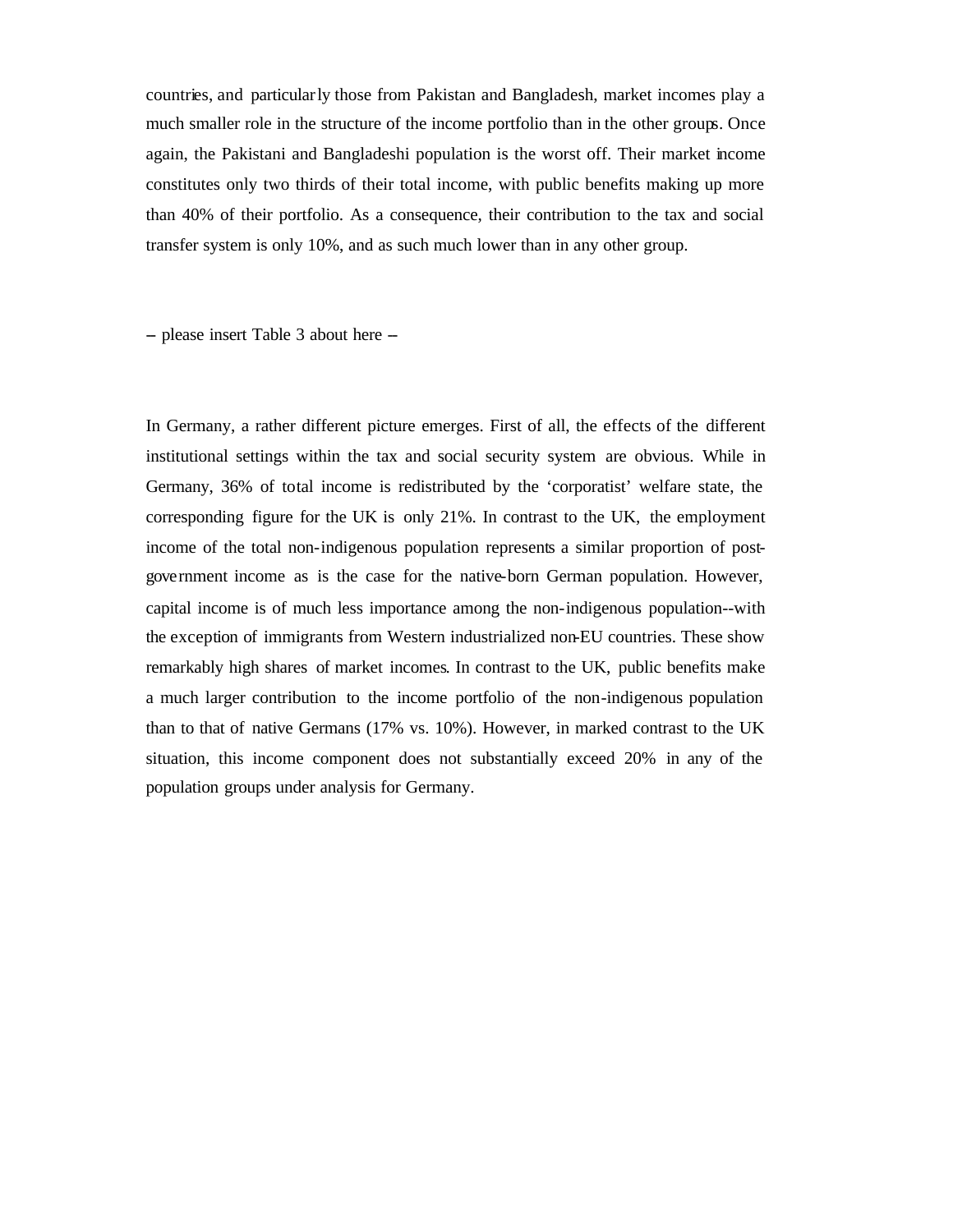#### **4.3 Correlates of Relative Pre -Government Income Position**

In order to evaluate the extent to which the cross-ethnic group differences found in the bivariate analyses can be contributed to ethnicity *per se*, we estimate multivariate regression models, simultaneously controlling for a range of socio-economic characteristics (head of household's education, age, sex, health status, unemployment experience, and family type).<sup>14</sup> To avoid systematic correlations between the right-hand variables employed in the estimation resulting from the repeated observation of multiperson households, we restrict our sample to heads of households only. Because data was pooled over several years of observation, we specify random-effects regression models (GLS) to account for individual correlations across time. Dependent variables are  $a$ ) the logarithm of "relative pre-government income position" and  $b$ ) the absolute "change in the relative income position" following the redistribution process of the tax and welfare system (i.e., the difference between post- and pre-government income). For both regression models, we run four specifications, controlling for the heterogeneity of immigrants in various aspects--region of origin, years since migration, and assimilation status (measured in terms of 'mixed' or 'non-mixed' household).

Simultaneously, we control for a range of socio-economic status measures which are known to be linked to income risks (e.g., number of children, unemployment, health impairments, etc.). We are explicitly interested in differences between the indigenous and non-indigenous populations. To save table space, however, we will only present parameter estimates for immigration-specific covariates (full results are available from the authors upon request). <sup>15</sup> Information about the distribution of all variables used in the models can be found in Table 4.

-- please insert Table 4 about here --

#### *UK*

We start by examining the non-indigenous population in the UK (upper panel of Table 5, column 1). The multivariate regression provides support for the results of our bivariate analysis, indicating that the labour market performance of the non-indigenous UK population is similar to that of the indigenous population; i.e., there are no significant differences between the two groups. Results for the control variables show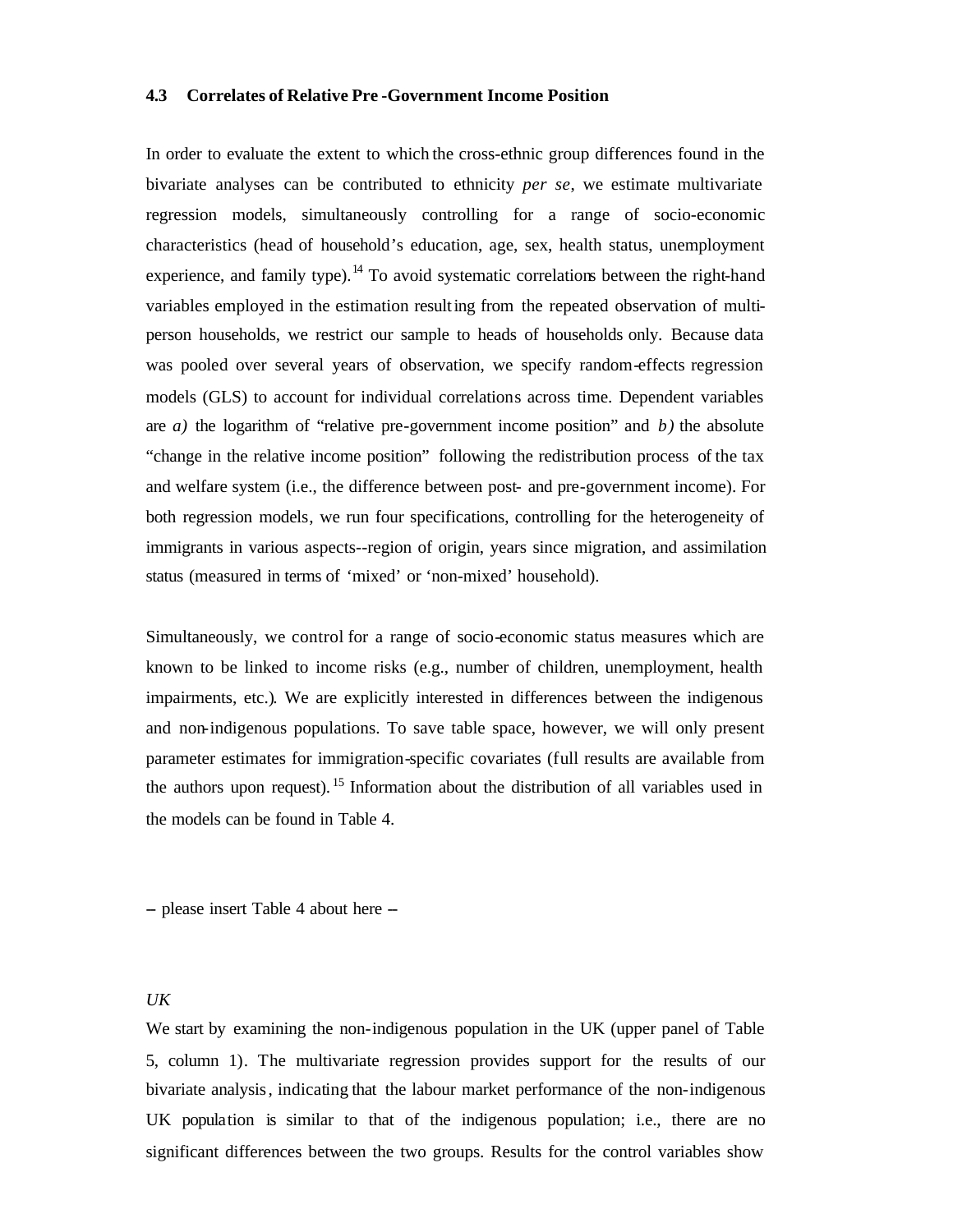the pattern expected on the basis of labour market research (see, e.g. , Oxley et al. 2001): Compared to the reference group of couples without children, each additional child reduces market income, this effect being much stronger for lone parents with their reduced earnings capacity. We also confirm the typical age profile, with income decreasing at higher ages, as well as a positive effect for households headed by males, distinct educational differences, and a negative impact of impaired health status and recent unemployment. All these effects are highly significant. However, we do not find any time effect in our pooled data, indicating that income levels in the UK remained stable over the observation period.

When further differentiating ethnicity by controlling for 'non-mixed' and 'mixed' households in the non-indigenous population (see section 3.2), we find that the latter group in fact has a more successful market performance than the indigenous reference group (column 2). Conversely, the market (mainly employment) incomes of immigrants remaining in a 'non-mixed' ethnic context are 20% lower than those of the indigenous population. Both of these effects are statistically highly significant and underline the importance of societal integration for immigrants to progress to higher economic levels.

When improving the control of differences in the immigrants' ethnicity and regional origin as well as their duration of stay in the UK (column 3), the positive effect of 'mixed' households persists. Furthermore, we confirm the descriptive findings identifying native-born non-whites, immigrants from African and Caribbean Commonwealth countries and, to an even greater extent, Pakistanis and Bangladeshis as high-risk groups with significantly lower labour market performances than the nativeborn white population. These results are in line with those presented by Wheatley Price (2001a, b). Consistent with our descriptive findings, immigrants from India perform similarly to the indigenous population, even when controlling for their socio-economic background. Notably, though, their group-specific above-average market performance that emerged for immigrants from EU countries in the biva riate analysis seems to be caused by a positive selection with respect to their socio-economic characteristics. When background variables are controlled, EU citizens in fact perform less well than the British indigenous population. More detailed analysis using interaction terms of ethnicity and education showed this effect to be based solely on the very poor performance of those EU migrants with low levels of education (not shown in the tables). When controlling for ethnic origin, the immigrants' duration of stay in the UK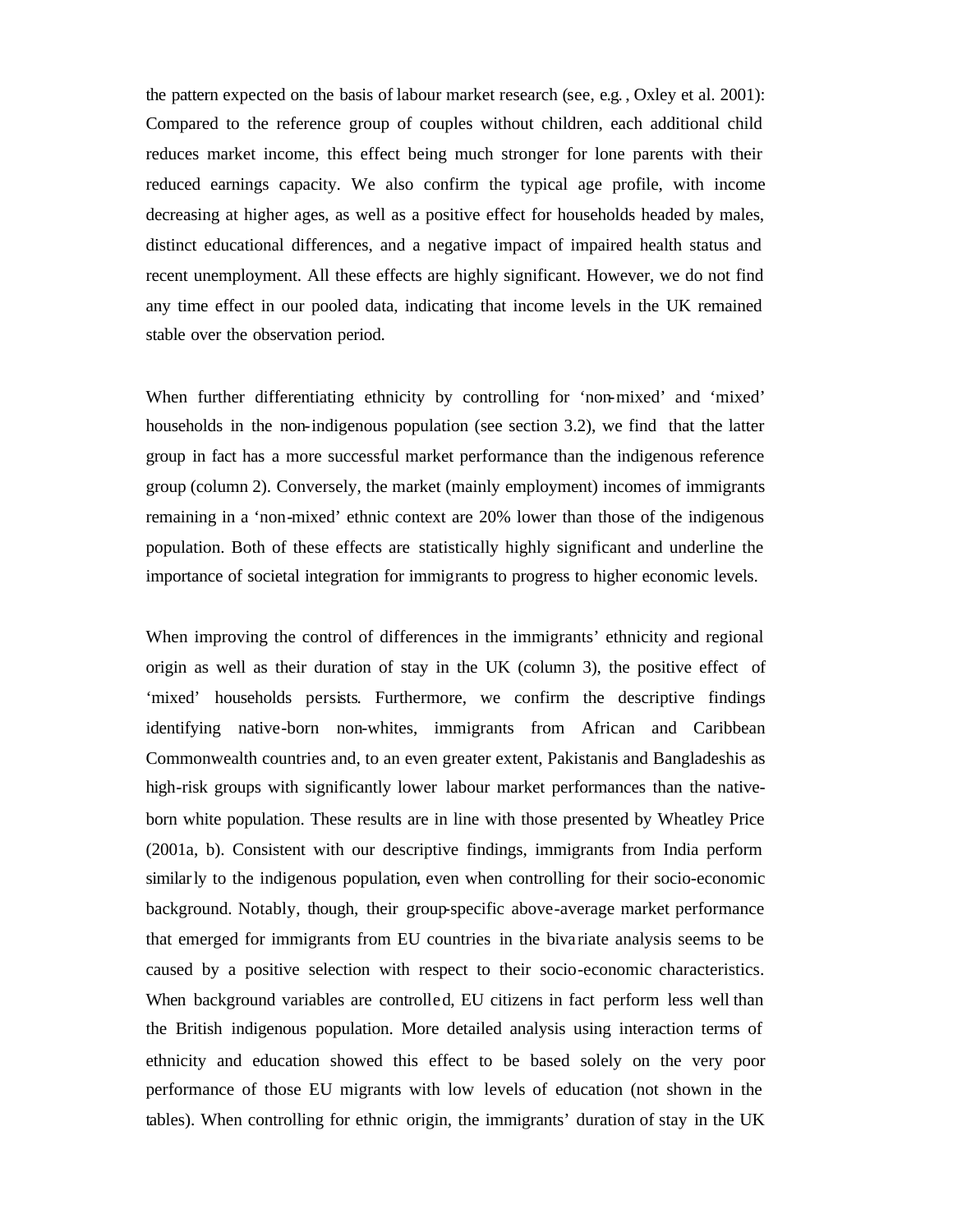has no significant effect on their economic performance. This raises the question as to the integration capacity of British society.

Finally, when restricting the analysis to the non-indigenous section of our sample and using 'non-mixed' ethnicity households as a reference category (column 4), we find that 'mixed' ethnicity households are indeed much better off than 'non-mixed' ones. Immigrants from India perform better than the reference group of immigrants from EU countries, and those migrating from non-Commonwealth countries show significantly higher pre-government incomes than EU immigrants, although this effect is only significant at the 10% level.

-- please insert Table 5 about here --

#### *West Germany*

For Germany (lower panel of Table 5), we find quite a different pattern of results in our first specification (column 1). We confirm the descriptive findings according to which the economic performance of the immigrant population as a whole lags behind that of the indigenous population. In principle, the results for the socio -economic control variables are similar to those found for the UK (not documented in table).

Introducing the 'mixed' immigrant household category (column 2) yields a pattern comparable to the one that emerged for the UK. The non-indigenous population is much worse off than the indigenous one, and those immigrants living in 'mixed' ethnicity households are significantly better off than those in 'non-mixed' ones.

When controlling for ethnic origin in a more detailed manner (column 3), the positive effect of living in 'mixed' ethnicity households persists, as was the case for the UK. In contrast to the findings for the UK, however, we cannot identify any immigrant group that outperforms the indigenous population. Only immigrants from (non-EU) western industrialized countries manage to keep pace with native Germans. All other groups are substantially worse off, particularly both groups of *Aussiedler*, those migrating from Turkey or the former Yugoslavia, or 'other' countries. Note that this residual category does not consist mainly of Asians, as in the UK, but also of people from Eastern Europe. Furthermore, the longer the duration of stay in Germany, the higher the market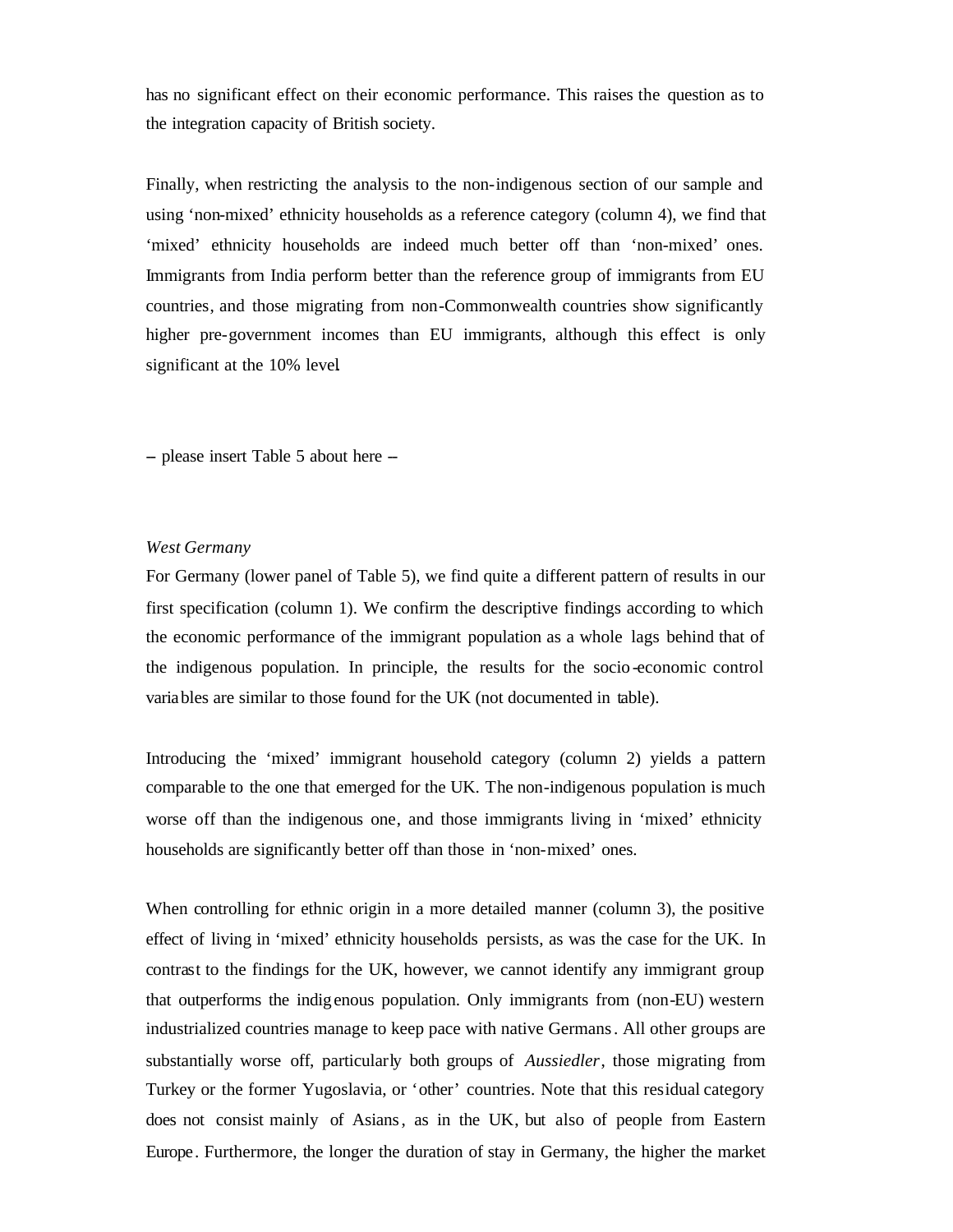(mostly employment) incomes--even when simultaneously controlling for age. Although this effect is only significant at the 10% level, it can be taken as a notable difference to the situation in the UK.

Finally, when restricting the German sample to the non-indigenous population (column 4), our first finding is that the 'mixed' immigrant population indeed performs significantly better than those living in 'non-mixed' contexts, most of whom are probably integrated in closely knit ethnic networks. Distinguishing between different ethnic groups reveals that--compared to the reference group of immigrants from EU countries--native -born foreigners perform similarly, whereas all other immigrant groups (except those from other western industrialized countries) are under-performers in terms of their pre-government income position. When restricting the sample to immigrants, the positive effect of duration of stay is more pronounced than reported in the model for the full sample. Furthermore, the negative effect for the squared duration variable indicates that the positive marginal effects associated with length of residency diminish over time.

#### **4.4 Correlates of Income Redistribution**

Finally, this section focuses on income redistribution effects as measured by the individual difference between post- and pre-government income position. Negative effects emerging from our regression calculation represent individual declines in the relative income position that result from tax and social security contributions paid on the one hand and public benefits received on the other. Again, we are primarily interested in cross-ethnic differences, and control for the same characteristics as mentioned above (Table 6). These measures of socio -economic status basically deliver the expected results for both countries: An increasing number of children, lone parenthood, increasing age of the household head, low levels of education, physical impairment, and recent unemployment all display a significant positive relation to the redistribution process, while, on average, households with younger heads, male heads, and highly educated heads pay into the system; i.e., their relative pre-government income position is higher than their post-government one (not documented in Table).

-- please insert Table 6 about here --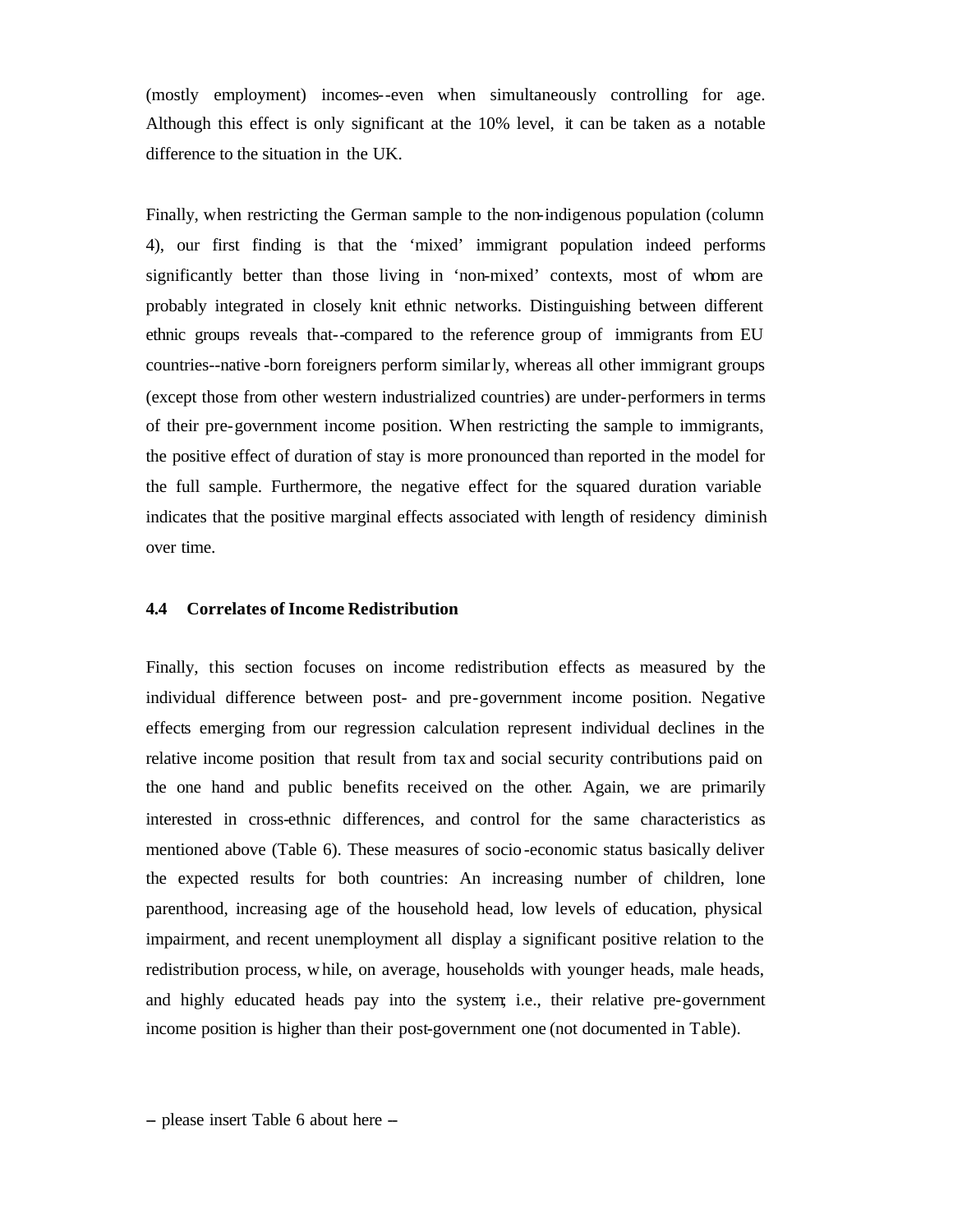Starting once more with the situation in the UK (upper panel of Table 6, column 1), there is no evidence that the non-indigenous population as a whole profits more from the redistribution process than the indigenous one. However, the second specification (column 2) shows that those living in households of 'mixed' ethnicity contribute significantly more to the system than the indigenous population. Compared to the indigenous population, not a single ethnic group significantly profits from or loses out to the redistribution process when controlling for origin and years since migration (column 3). Those living in households of 'mixed' ethnicity are still the "losers" in the redistribution process, though at a somewhat lower level of significance.

When focusing only on the sample of non-indigenous UK inhabitants (column 4), the finding persists that, compared to the immigrant population living in 'non-mixed' ethnic households, those living in 'mixed' households help to finance the system. Surprisingly, there are no significant differences according to ethnicity or region of origin. Immigrants from non-EU western industrialized countries constitute the only exception here, and are net contributors to the system, though this effect is only significant at the 10% level.

Again, results for Germany differ markedly from those for the UK (lower panel of Table 6). Our first specification (column 1) indicates that, compared to the indigenous population, the total immigrant population significantly improves its income position as a result of the German redistribution process. This result is mainly attributable to those living in 'non-mixed' ethnic households (column 2). Those living in 'mixed' ethnic households, in contrast, are found to be net payers. Those immigrant groups with below-average pre-government incomes (*Aussiedler*, immigrants from Turkey and the former Yugoslavia and other non-western industrialized countries) gain most from redistribution in Germany (column 3).

When restricting the sample to the immigrant population (column 4), it still emerges that those living in 'mixed' immigrant households contribute more to the redistribution capacity of the German welfare state than the reference group of those living in households of 'non-mixed' ethnicity. Again, *Aussiedler*, immigrants from Turkey and the former Yugoslavia and other non-western industrialized countries profit significantly more than the reference group of EU migrants. In contrast, foreigners born in Germany, but without a German passport, experience significant reductions in their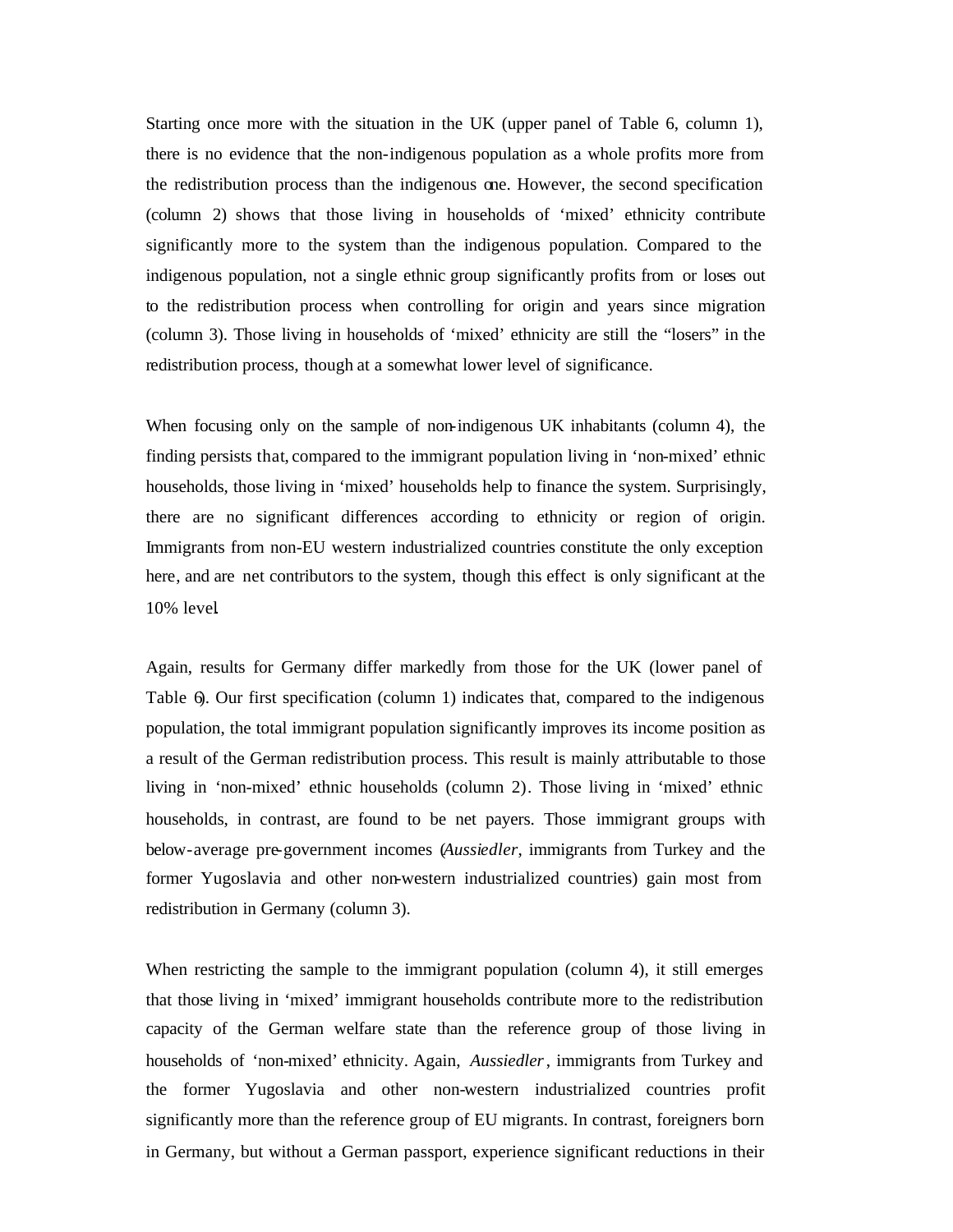relative income position as a result of redistribution. With increasing duration of stay in Germany, immigrants benefit less from redistribution. This is an important result, showing that, ceteris paribus, immigrants to Germany become ever less reliant on the redistribution effects of the welfare system--the longer they stay, the better their market performance and the higher the contributions they make to the tax and social security system. This seems to indicate substantial differences between the assimilation capacity of immigrants and the institutional regulations in the UK and in Germany.

#### **5. Conclusions**

Our results clearly indicate a more pronounced heterogeneity in the economic performance (capacity) of the non-indigenous population in the UK than that in Germany. In the UK, some ethnic groups even outperform the native-born white population. In Germany, this is only the case for immigrants from non-EU western industrialized countries. This may be explained by the qualification level of the nonindigenous population in Germany: this group still includes a high proportion of the rather low -qualified so-called 'guest workers' hired in the 1960s and early 1970s as well as their descendants. At the lower end of the income distribution, Pakistanis and Bangladeshis in the UK are far worse off than the main risk group in Germany, the ethnic Germans (*Aussiedler*), most of whom have entered the country since the late 1980s.

In contrast to the situation in the UK, the non-indigenous population in Germany profits from the redistribution process, even when controlling for various measures of socioeconomic status such as educational level, number of children, unemployment, health status, etc. Furthermore, the employment incomes of immigrants to Germany increase markedly during their initial period of residency, and, as a result of this improved economic self -support, their reliance on the receipt of public transfers decreases.

In light of these substantive differences, it is remarkable that in both countries immigrants who live in 'mixed' ethnic households (i.e., at least one adult in the household is a membe r of the indigenous population) outperform the indigenous population with respect to both pre-government income and contributions to the tax and social security system. This positive effect of the long-term assimilation of immigrants remains very stable across the various specifications of our models. However, we cannot rule out endogeneity problems given that this indicator may also be a cause of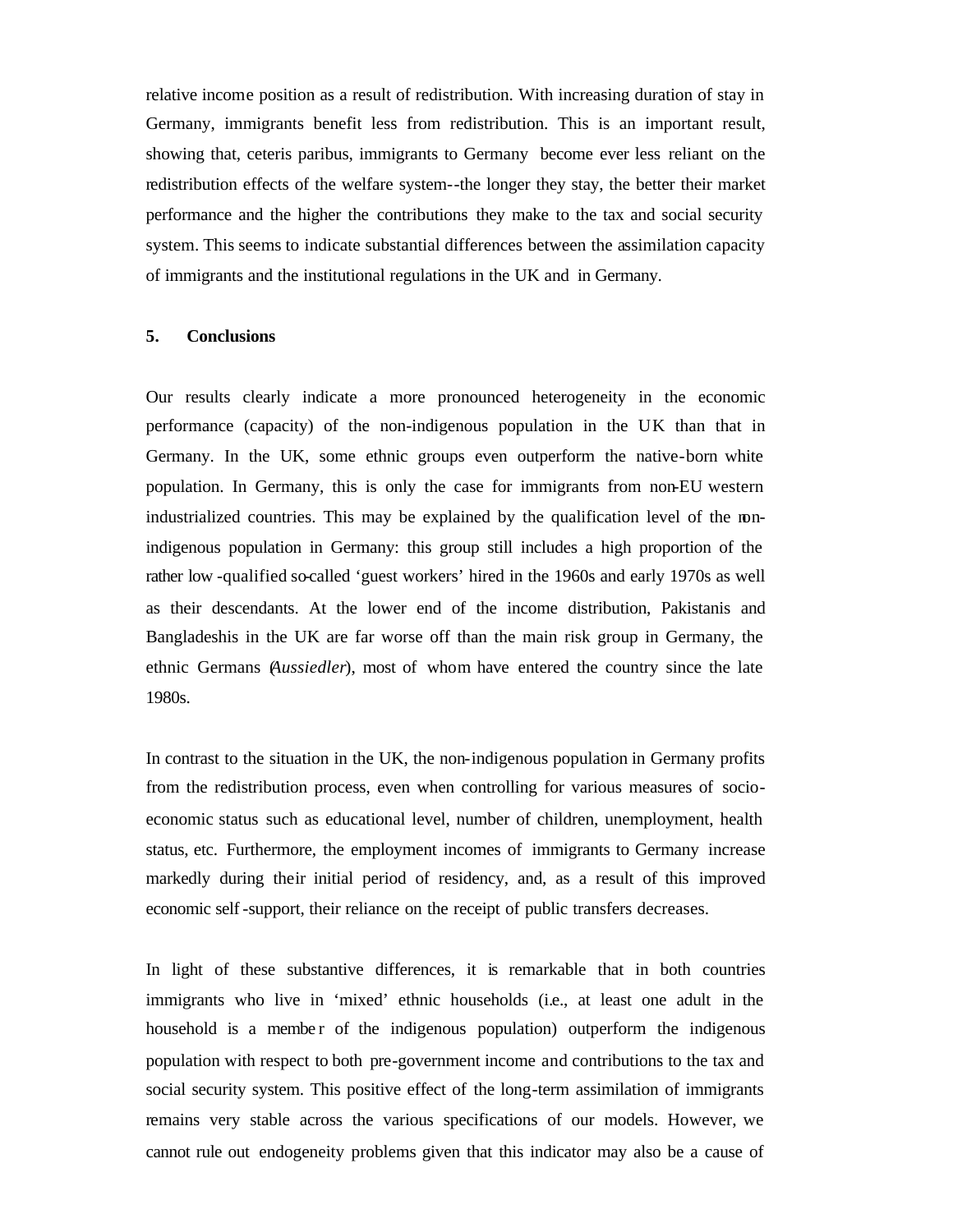economic success, as well as a result. Further research based on longitudinal data should provide a deeper insight into this important issue.

Finally, the 'better' or 'less costly' socio-economic structure of the non-indigenous UK population, which is doubtlessly influenced by a stricter immigration policy, in combination with a less sheltering 'liberal' welfare state, leads to fundamental differences in eligibility for and take-up of benefits in the two countries analysed. It appears to be rather difficult to separate these two effects. Future studies need to concentrate on this important issue of cross-national comparative research.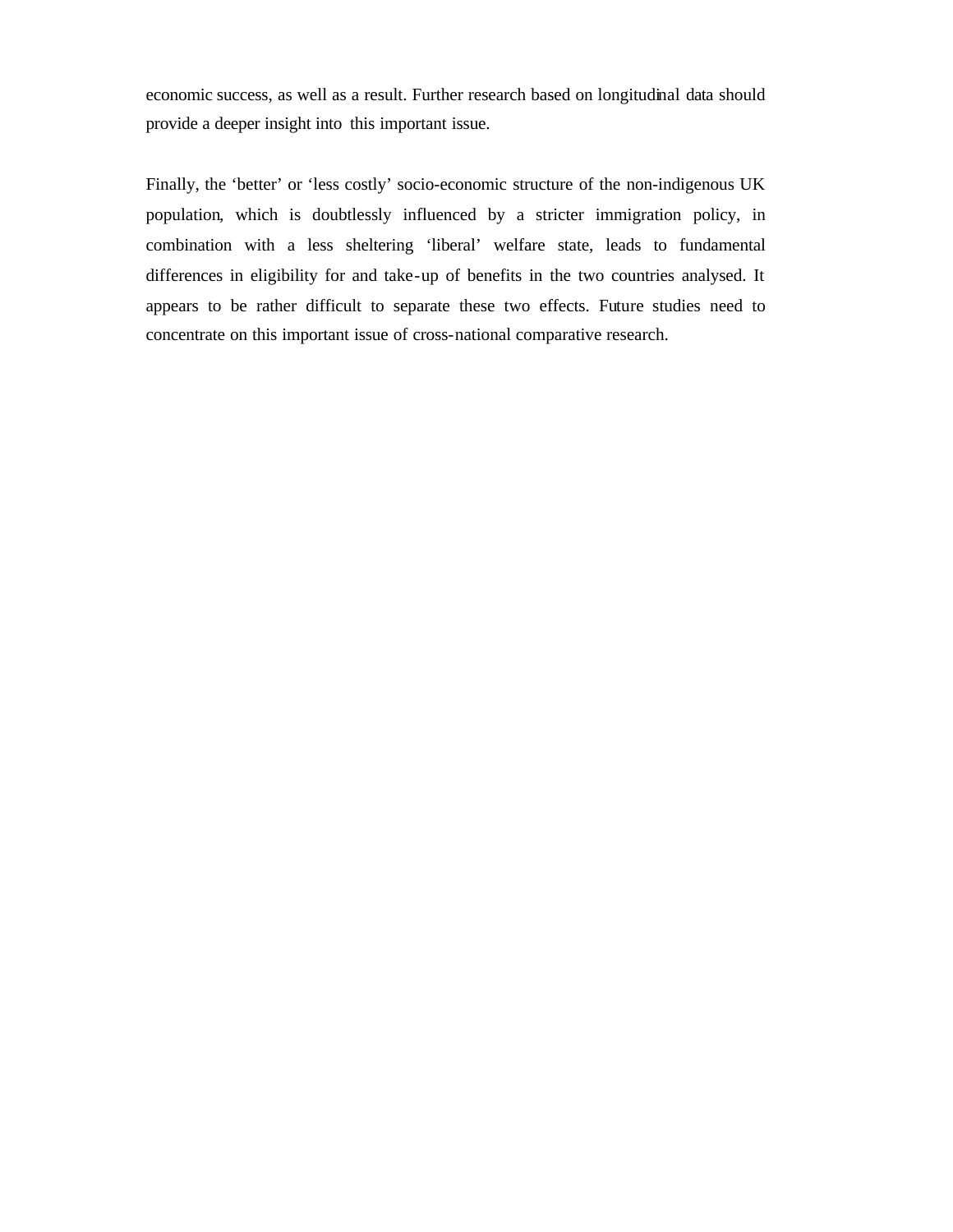#### **References**

- Ankrom, Jeff A. 1993: An analysis of horizontal and vertical equity in Sweden, the US and the UK. Scandinavian Journal of Economics 95 (1), 119-124
- Baker, Michael & Benjamin, Dwayne 1995: The receipt of transfer payments by immigrants to Canada. In: The Journal of Human Resources 30 (4): 650-676
- Bardasi, Elena, Jenkins, Stephen P., & Rigg, John A. 1999: Documentation for Derived Current and Annual Net Household Income Variables, BHPS waves 1-7. Colchester: ISER (unpublished manuscript)
- Bauer, Thomas, Lofstrom, Magnus, & Zimmermann, Klaus F. 2000: Immigration policy, assimilation of immigrants, and natives' sentiments towards immigrants - Evidence from 12 OECD countries. In: Swedish Economic Policy Review 7 (2), 11-53
- Bauer, Thomas, & Zimmermann, Klaus F. 1997: Unemployment and Wages of Ethnic Germans. In: Quarterly Review of Economics and Finance 37, 361-377
- Bell, Brian D. 1997: The performance of immigrants in the United Kingdom: Evidence from the GHS. Economic Journal 107 (441), 333-344
- Berthoud, Richard 1998: The Incomes of Ethnic Minorities. ISER Report 98-1. Colchester: University of Essex, Institute for Social and Economic Research
- Bhattarai, Keshab & Whalley, John 1997: The redistributive effects of transfers. NBER Working paper 6281. Cambridge, MA: National Bureau of Economic Research
- Bonin, Holger 2001: Fiskalische Effekte der Zuwanderung nach Deutschland Eine Generationenbilanz. In: Beihefte der Konjunkturpolitik No. 52, 127-156
- Borjas, George J. 1995: Immigration and welfare: 1970 1990. Research in labor economics 14, 253-282
- Borjas, George J. & Hilton, Lynette 1996: Immigration and the welfare state. Immigrant participation in means-tested entitlement programs. The quarterly journal of economics 111 (2), 575–604
- Burkhauser, Richard V., Butrica, Barbara A.,D aly, Mary C., & Lillard , Dean R. 2001: The Cross-National Equivalent File: A product of cross-national research. In: Becker, Irene, Ott, Notburga, & Rolf, Gabriele (Eds.) Soziale Sicherung in einer dynamischen Gesellschaft (Social Insurance in a Dynamic Society). Festschrift für Richard Hauser zum 65. Geburtstag (Papers in Honour of the 65<sup>th</sup> Birthday of Richard Hauser), Campus, Frankfurt/New York
- Burkhauser, Richard V., Kreyenfeld, Michaela, & Wagner, Gert G. 1997: The German Socio-Economic Panel Study: A Representative Sample of Reunified Germany and its Parts. DIW-Vierteljahrshefte zur Wirtschaftsforschung 66 (1), 7-16
- Butrica, Barbara A. 1997: Imputation methods for filling in missing values in the PSID-GSOEP Equivalent File 1980- 1994, Cross-National Studies in Aging. Program Project Paper, Center for Policy Research, The Maxwell School. Syracuse, NY: Syracuse University
- Castranova, Edward J., Kayser, Hilke, Frick, Joachim R., & Wagner, Gert G. 2001: Immigrants, Natives and Social Assistance: Comparable Take-Up Under Comparable Circumstances, In: International Migration Review 35(3), 726-748
- Creedy, John, Disney, Richard, & Whitehouse, Edward 1993: The earnings-related state pension, indexation and lifetime redistribution in the UK. Review of Income and Wealth 39 (3), 257-278
- Dustmann, Christian 1993: Earnings adjustment of temporary migrants. In: Journal of Population Economics 6 (2), 153-168
- Dustmann, Christian & Schmidt, Christoph M. 2000: The Wage Performance of Immigrant Women: Full-Time Jobs, Part-Time Jobs, and the Role of Selection. IZA Discussion Paper No. 233. Bonn: IZA
- Ekberg, Jan (1999): Immigration and the public sector: Income effects for the native population in Sweden. In: Journal of Population Economics 12, 411-430
- Ervik, Rune 1998: The redistributive aim of social policy A comparative analysis of taxes, tax expenditure transfers and direct transfers in eight countries. Luxembourg Income Study Working paper No. 184. Walferdange (Luxembourg): CEPS/INSTEAD
- Esping-Andersen, Gosta 1990: The Three Worlds of Welfare Capitalism. Princeton NJ
- Fertig, Michael & Schmidt, Christoph M. 2001: First- and Second-Generation Migrants in Germany What Do We Know and What Do People Think. In: Rotte, Ralph & Stein, Peter (eds.), Migration Policy and the Economy: International Perspectives. Munich : xx-yy
- Fertig, Michael & Schmidt, Christoph M. 2002: The Perception of Foreigners and Jews in Germany A Structural Analysis of a Large Opinion Survey. IZA Discussion Paper No. 431. Bonn: IZA
- Friedberg, Rachel M. & Hunt, Jennifer 1995: The impact of immigrants on host country wages, employment and growth. In: The Journal of Economic Perspectives 9 (2), 23-44
- Gustafsson, Björn & Österberg, Torun 2001: Immigrants and the public sector budget-accounting. In: Journal of Population Economics 14, 689-708
- Gustman, Alan L. & Steinmeier, Thomas Lee 1998: Social security benefits of immigrants and US born. Cambridge, MA: NBER Working Paper 6478
- Haisken-DeNew, John P. & Frick, Joachim R. (Eds.) 2001: DTC Desktop Companion to the German Socio-Economic Panel Study (GSOEP), Version 5.0 – November 2001, Berlin: DIW Berlin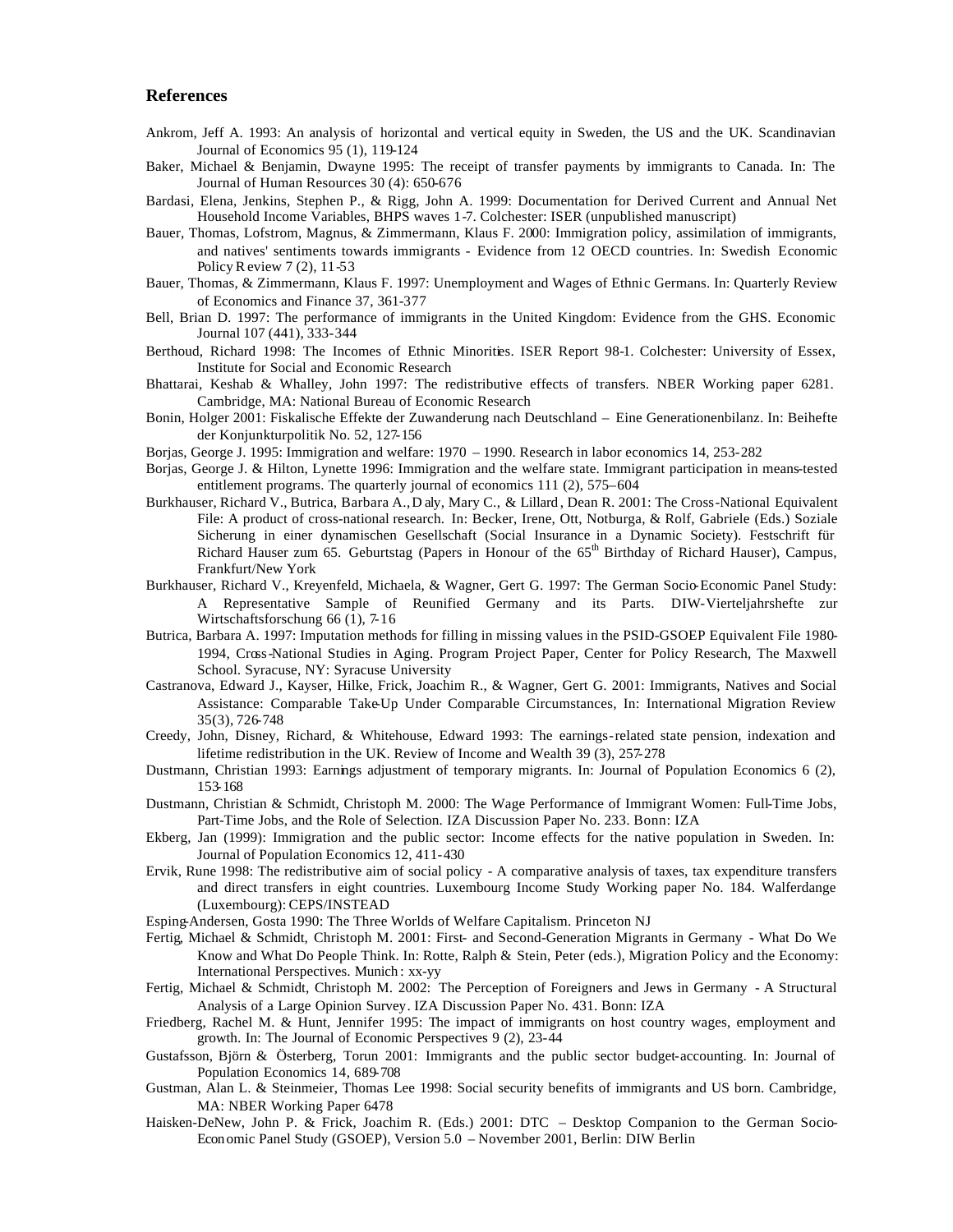- Hatton, Timothy J. & Wheatley Price, Stephen 1999: Migration, migrants and policy in the United Kingdom. IZA Discussion Paper No. 81. Bonn: IZA
- Hills, John R. 1995: Funding the welfare state. Oxford review of economic policy 11 (3), 27 -43
- Hu, Wei-yin 1998: Elderly immigrants on welfare. The Journal of Human Resources 33 (3), 711-741
- Jensen, Leif I. 1988: Patterns of immigration and public assistance utilization, 1970 1980. International Migration Review 22 (1), 51-83
- Khoo, Siew -ean 1994: Correlates of welfare dependency among immigrants in Australia. International Migration Review 28 (1), 68-92
- LaLonde, Robert J. & Topel, Robert H. 1991: Immigrants in the American labor market Quality, assimilation, and distributional effects. In: The American Economic Review 81 (2), 297–302
- Little, Roderick J.A. & Su, Hong-Lin 1989: Item Non-Response in Panel Surveys. In: Kasprzyk, D., Duncan, G., Kalton, G. & Singh, M. P. (eds.): Panel Surveys. John Wiley, New York: 400-425
- Maani, Sholeh A. 1993: Immigrants and the use of government transfer payments. The Australian Economic Review 104, 65-76
- OECD (Ed.) 2001: Trends in international migration. Continuing reporting system on migration. Annual Report, 2000 Edition. Paris
- Oxley, Howard, Dang, Thai-Thanh, Förster Michael F., & Pellizzari, Michele 2001: Income inequalities and poverty among children and households with children in selected OECD countries. In: Vleminckx, Koen & Smeeding, Timothy (eds.): Child well-being, child poverty and child policy in modern nations - What do we know? Bristol , UK: 371-406
- Riphahn, Regina T. 1998: Immigrant participation in the German welfare program. Finanzarchiv 55 (2), 163-185
- Rotte, Ralph 1998: Sorties from the fortress The current system of anti-immigration policies in Germany. IZA Discussion Paper No. 13 Bonn: IZA
- Schmidt, Christoph M. 1997: Immigrant performance in Germany Labor earnings of ethnic German migrants and foreign guest-workers. In: The Quarterly Review of Economics and Finance 37, 379-397
- Schultz, Theodore Paul 1998: Immigrant quality and assimilation A review of the US literature. Journal of Population Economics 11 (2), 239–252
- Schwarze, Johannes 1995: Simulating German Income and Social Security Tax Payments Using the GSOEP. Cross-National Studies in Ageing Project Paper No. 19. Syracuse University, Syracuse, NY
- Shields, Michael A. & Wheatley Price, Stephen 1998: The earnings of male immigrants in England evidence from the quarterly LFS. Applied Economics 30 (9), 1157–1168
- Simon, Julian L. 1996: Public expenditures on immigrants to the United States, past and present. Population and Development Review 22 (1), 99-109
- Simon, Rita J. & Lynch, James P. 1999: A comparative assessment of public opinion toward immigrants and immigration policies. International Migration Review 33 (2), 455-467
- Smeeding, Timothy M. & Weinberg, Daniel H. (2001): Toward a Uniform Definition of Household Income. Review of Income and Wealth, 47(1): 1-24
- SOEP-Group (2001): The German Socio-Economic Panel (GSOEP) after more than 15 years An overview. Vierteljahrshefte zur Wirtschaftsforschung, 70(1): 7-14.
- Taylor, Marcia F. (Ed.) 1998: British Household Panel Survey User Manual. Introduction, Technical Reports and Appendices. Colchester: University of Essex, ESRC
- United Nations Population Division 2000: Replacement Migration: Is it a Solution to Declining and Ageing Populations? http://www.undp.org/popin/wdtrends/replamigration.htm, accessed 25. January 2000.
- Voges, Wolfgang, Frick, Joachim R., & Büchel, Felix 1998: The Integration of Immigrants into West German Society - The Impact of Social Assistance. In: Kurthen, Hermann, Fijalkowski, Jürgen, & Wagner, Gert G. (Eds.): Immigration, Citizenship, and the Welfare State in Germany and the United States - Part A, Vol. 14 (A) of Immigrant Incorporation, Industrial Development and Social Fabric Series of JAI Press Inc., Stamford/Connecticut and London: 159-174
- Wagner, Gert G., Burkhauser, Richard V., & Behringer, Friederike 1993: The English Language Public Use File of the German Socio-Economic Panel Study. Journal of Human Resources 28(2), 429 -433.
- Weber, René & Straubhaar, Thomas 1996: Immigration and the public transfer system Some empirical evidence for Switzerland. In: Weltwirtschaftliches Archiv 132 (2), 330-355
- Wheatley Price, Stephen 2001a: The employment adjustment of male immigrants in England. Journal of Population Economics 14, 193-220
- Wheatley Price, Stephen 2001b: The unemployment experience of male immigrants in England. Applied Economics 33 (2), 201-215
- Zavodny, Madeline 1997: Welfare and the locational choices of new immigrants. In: Economic Review (Federal Reserve Bank of Dallas) 2: 2 -10
- Zimmermann, Klaus F. 1999: Ethnic Germans' Migration Since 1989 Results and Perspectives. IZA Discussion Paper No. 50. Bonn: IZA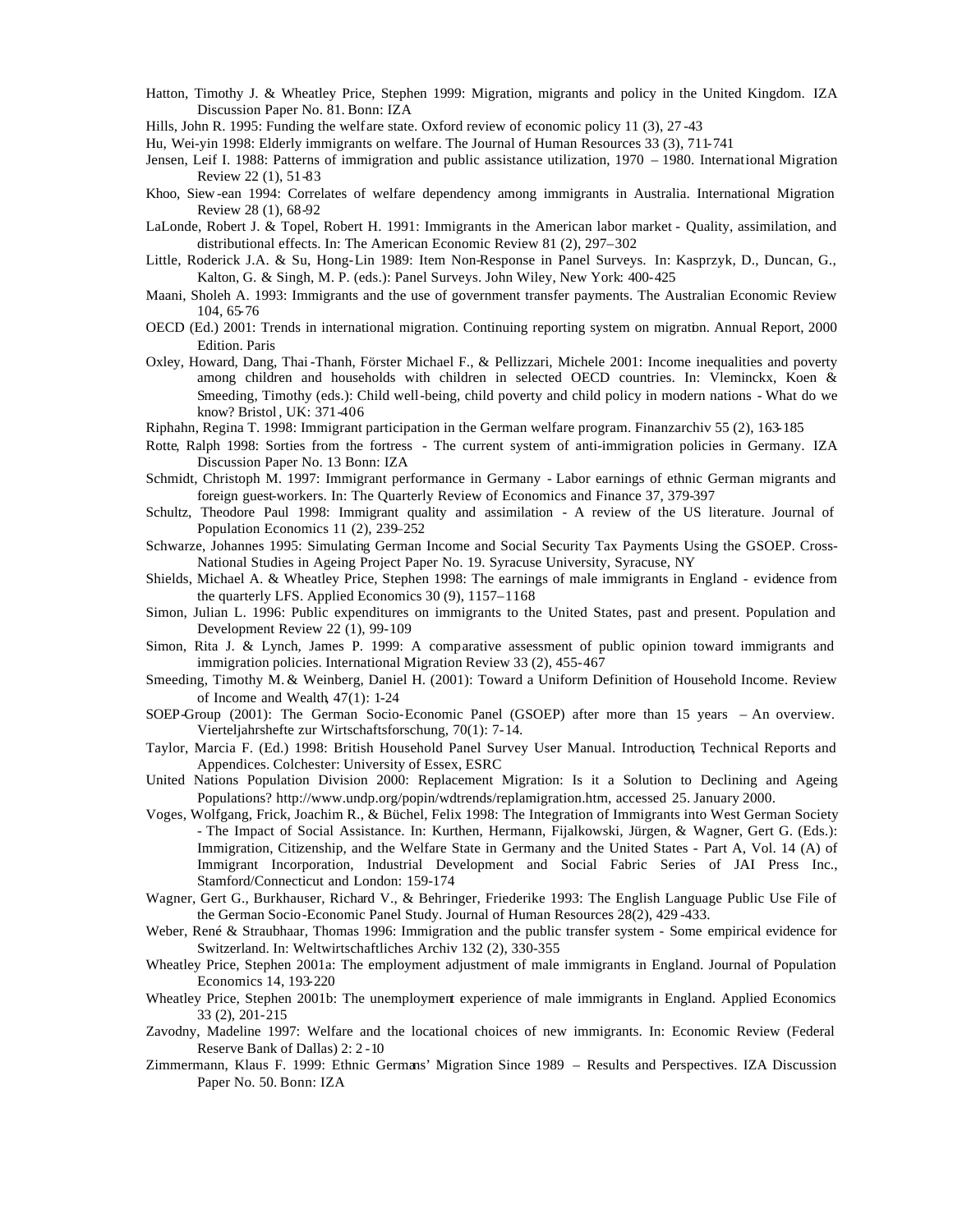**Table 1: Pre- and Post Government Income and Income Inequality Measures in the UK, 1995-19981) , and in West Germany, 1995-19992), by Ethnic Group - Population in Private Households with Head of Prime Age -**

|                          |            |        |              | UK                                                              |                         |           |           |           |            |        |
|--------------------------|------------|--------|--------------|-----------------------------------------------------------------|-------------------------|-----------|-----------|-----------|------------|--------|
|                          | Indigenous |        |              | Non-Indigenous Population (Immigrants and Non-White Population) |                         |           |           |           |            | Total  |
|                          | Population | Total  | Native-      |                                                                 | Common- Common- Common- |           | $EU -$    | Western   | Other      |        |
|                          | (Native-   |        | <b>Bborn</b> | wealth:                                                         | wealth:                 | wealth:   | countries | Industri- | Nnon-      |        |
|                          | Born       |        |              | India                                                           | Africa and              | Pakistan/ |           | alized    | Iindigenou |        |
| <b>Measure</b>           | White      |        |              |                                                                 | Caribbean               | Bangla-   |           | Countries | S          |        |
|                          | Pop.)      |        |              |                                                                 |                         | desh      |           |           |            |        |
| <b>Median Equivalent</b> |            |        |              |                                                                 |                         |           |           |           |            |        |
| Income (in 1995 GBP)     |            |        |              |                                                                 |                         |           |           |           |            |        |
| Pre-Gov't Income         | 11,443     | 11,281 | 8,166        | 11,386                                                          | 7,340                   | 3,158     | 12,097    | 14,735    | 14,156     | 11,423 |
| Post-Gov't Income        | 9,877      | 9,483  | 7,626        | 9,325                                                           | 7,873                   | 5,133     | 10,296    | 11,737    | 11,876     | 9,833  |
| <b>Mean Equivalent</b>   |            |        |              |                                                                 |                         |           |           |           |            |        |
| Income (in 1995 GBP)     |            |        |              |                                                                 |                         |           |           |           |            |        |
| Pre-Gov't Income         | 12,682     | 12,915 | 10,056       | 12,887                                                          | 8,860                   | 5,368     | 14,813    | 16,703    | 16,021     | 12,712 |
| Post-Gov't Income        | 11,041     | 11,132 | 9,274        | 11,048                                                          | 8,754                   | 6,065     | 12,483    | 13,297    | 13,197     | 11,052 |
| <b>Income Inequality</b> |            |        |              |                                                                 |                         |           |           |           |            |        |
| (Gini Ccoefficient)      |            |        |              |                                                                 |                         |           |           |           |            |        |
| Pre-Gov't Income         | .3935      | .4417  | .5562        | .2871                                                           | .5130                   | .5998     | .4253     | .3777     | .3319      | .4001  |
| Post-Gov't Income        | .3003      | .3432  | .3766        | .2544                                                           | .3541                   | .3517     | .3377     | .3076     | .2871      | .3061  |
| <b>Income Inequality</b> |            |        |              |                                                                 |                         |           |           |           |            |        |
| (Theil Index)            |            |        |              |                                                                 |                         |           |           |           |            |        |
| Pre-Gov't Income         | .2816      | .3560  | .5682        | .1362                                                           | .4889                   | .6528     | .3208     | .2551     | .2106      | .2914  |
| Post-Gov't Income        | .1537      | .2030  | .2301        | .1032                                                           | .2025                   | .2226     | .1957     | .1655     | .1651      | .1600  |
| % of Population Share    | 87.1       | 12.9   | 1.9          | 1.5                                                             | 1.1                     | 1.3       | 3.1       | 1.5       | 2.5        | 100.0  |
| N of observations        | 33 253     | 4466   | 566          | 538                                                             | 303                     | 352       | 1 196     | 629       | 882        | 37719  |

#### **West Germany**

|                                                  | Indigenous   |        |              |                        |         | Non-Indigenous Population (Immigrants and Native-Bborn Foreigners) |           |           |            | Total  |
|--------------------------------------------------|--------------|--------|--------------|------------------------|---------|--------------------------------------------------------------------|-----------|-----------|------------|--------|
|                                                  | Population   | Total  | Native-      | Aussiedler Aussiedler. |         | Guest-                                                             | $EU -$    | Western   | Other      |        |
|                                                  | (Native-     |        | <b>Bborn</b> | Former                 | Poland. | workers:                                                           | countries | Industri- | Nnon-      |        |
|                                                  | <b>B</b> orn |        |              | Soviet                 | Romania | Turkey,                                                            |           | alized    | Iindigenou |        |
|                                                  | Germans)     |        |              | Republics              |         | Fformer                                                            |           | Countries | s          |        |
|                                                  |              |        |              |                        |         | Yugoslavia                                                         |           |           |            |        |
| <b>Median Equivalent</b><br>Income (in 1995 DEM) |              |        |              |                        |         |                                                                    |           |           |            |        |
| Pre-Gov't Income                                 | 45,868       | 31.977 | 39,067       | 27,229                 | 31,083  | 27,766                                                             | 41,966    | 61,107    | 34,034     | 42,786 |
| Post-Gov't Income                                | 34,837       | 26,025 | 34,838       | 25,243                 | 24,173  | 22,738                                                             | 31,792    | 47,997    | 27,531     | 32,821 |
| <b>Mean Equivalent</b>                           |              |        |              |                        |         |                                                                    |           |           |            |        |
| Income (in 1995 DEM)                             |              |        |              |                        |         |                                                                    |           |           |            |        |
| Pre-Gov't Income                                 | 51,128       | 37,166 | 47,775       | 32,056                 | 36,342  | 30,100                                                             | 46,360    | 56,066    | 38,072     | 48,035 |
| Post-Gov't Income                                | 38,563       | 29,380 | 31,832       | 27,577                 | 27,728  | 24,982                                                             | 34,881    | 42,576    | 29,985     | 36,528 |
| <b>Income Inequality</b><br>(Gini Ccoefficient)  |              |        |              |                        |         |                                                                    |           |           |            |        |
| Pre-Gov't Income                                 | .3553        | .3795  | .3734        | .3975                  | .3622   | .3591                                                              | .3150     | .3025     | .4175      | .3661  |
| Post-Gov't Income                                | .2809        | .2801  | .2751        | .2468                  | .2522   | .2434                                                              | .2555     | .2564     | .3338      | .2871  |
| <b>Income Inequality</b><br>(Theil Index)        |              |        |              |                        |         |                                                                    |           |           |            |        |
| Pre-Gov't Income                                 | .2331        | .2556  | .2316        | .2784                  | .2407   | .2330                                                              | .1771     | .2147     | .3191      | .2447  |
| Post-Gov't Income                                | .1404        | .1327  | .1191        | .1080                  | .1190   | .1005                                                              | .1112     | .1428     | .1878      | .1447  |
| % of Population Share                            | 77.8         | 22.2   | 0.9          | 3.5                    | 1.6     | 7.6                                                                | 4.8       | 0.9       | 2.9        | 100.0  |
| N of observations                                | 33 537       | 17 291 | 907          | 1926                   | 1 127   | 7480                                                               | 4545      | 148       | 1158       | 50 828 |

**1)** Average of 1994-1997 income years. - **2)** Average of 1994-1998 income years. *Source*: BHPS; SOEP; Cross-National Equivalent Data File; authors' calculation.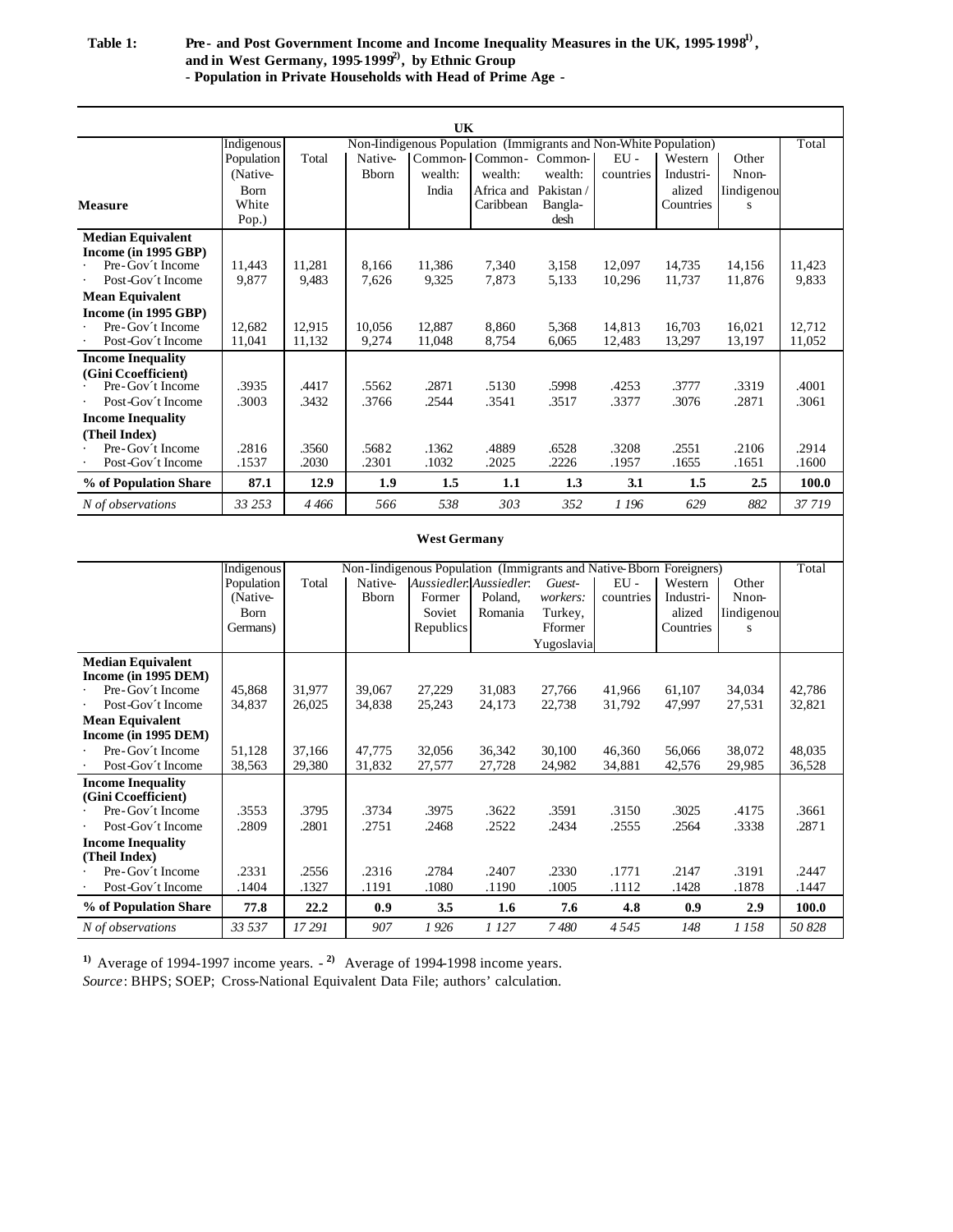**Table 2: Relative Income Position for Market- and Non-Market Income Components in the UK, 1995-19981) , and in West Germany, 1995-19992), by Ethnic Group - Population in Private Households with Head of Prime Age -**

|                                                     | Indigenous       |       |              | <b>UK</b><br>Non-indigenous Population (Immigrants and Non-White Population) |                         |                                               |           |                     |                 | Total      |
|-----------------------------------------------------|------------------|-------|--------------|------------------------------------------------------------------------------|-------------------------|-----------------------------------------------|-----------|---------------------|-----------------|------------|
|                                                     | Population       | Total | Native-      |                                                                              | Common- Common- Common- |                                               | $EU -$    | Western             | Other           |            |
|                                                     | (Native-<br>Born |       | <b>Bborn</b> | wealth:<br>India                                                             | wealth:<br>Africa and   | wealth:<br>Pakistan/                          | countries | Industri-<br>alized | Nnon-           |            |
| <b>Type of Income</b>                               | White            |       |              |                                                                              | Caribbean               | Bangla-                                       |           | Countries           | Iindigenou<br>s |            |
|                                                     | Pop.)            |       |              |                                                                              |                         | desh                                          |           |                     |                 |            |
|                                                     |                  |       |              |                                                                              |                         | <b>Relative Income Position (Total = 100)</b> |           |                     |                 |            |
| <b>Pre-Government</b><br>Income                     | 100              | 101   | 79           | 101                                                                          | 70                      | 42                                            | 116       | 131                 | 126             | 100        |
| <b>Employment Income</b>                            | 100              | 99    | 80           | 95                                                                           | 72                      | 40                                            | 115       | 131                 | 123             | 100        |
| Capital Income                                      | 99               | 103   | 56           | 162                                                                          | 47                      | 53                                            | 118       | 133                 | 114             | 100        |
| Private Transfers                                   | 87               | 193   | 212          | 19                                                                           | 130                     | 118                                           | 195       | 129                 | 387             | 100        |
| <b>Non-Market Income</b>                            | 100              | 96    | 130          | 68                                                                           | 159                     | 141                                           | 96        | 59                  | 63              | 100        |
| Old Age Pensions                                    | 104              | 60    | $\Omega$     | 47                                                                           | 100                     | 47                                            | 133       | 8                   | 46              | 100        |
| <b>Public Benefits</b>                              | 99               | 104   | 157          | 72                                                                           | 171                     | 161                                           | 88        | 69                  | 67              | 100        |
| <b>Taxes and Social Se-</b><br>curity Contributions | 99               | 103   | 82           | 93                                                                           | 71                      | 35                                            | 123       | 144                 | 125             | <b>100</b> |
| <b>Post-Government</b><br>Income                    | 100              | 101   | 84           | <b>100</b>                                                                   | 79                      | 55                                            | 113       | 120                 | 119             | <b>100</b> |

#### **West Germany**

|                                                     | <b>Indigenous</b> |       |              | Non-Indigenous Population (Immigrants and Native-Bborn Foreigners) |                                               |            |           |           |            | Total |
|-----------------------------------------------------|-------------------|-------|--------------|--------------------------------------------------------------------|-----------------------------------------------|------------|-----------|-----------|------------|-------|
|                                                     | Population        | Total | Native-      | Aussiedler. Aussiedler.                                            |                                               | Guest-     | $EU -$    | Western   | Other      |       |
|                                                     | (Native-          |       | <b>Bborn</b> | Former                                                             | Poland.                                       | workers:   | countries | Industri- | Nnon-      |       |
|                                                     | Born              |       |              | Soviet                                                             | Romania                                       | Turkey,    |           | alized    | Iindigenou |       |
|                                                     | Germans)          |       |              | Republics                                                          |                                               | Fformer    |           | Countries | s          |       |
|                                                     |                   |       |              |                                                                    |                                               | Yugoslavia |           |           |            |       |
|                                                     |                   |       |              |                                                                    | <b>Relative Income Position (Total = 100)</b> |            |           |           |            |       |
| <b>Pre-Government</b><br>Income                     | 106               | 77    | 99           | 67                                                                 | 76                                            | 63         | 96        | 116       | 79         | 100   |
| <b>Employment Income</b>                            | 105               | 81    | 109          | 70                                                                 | 83                                            | 67         | 101       | 111       | 80         | 100   |
| Capital Income                                      | 114               | 50    | 25           | 44                                                                 | 20                                            | 31         | 67        | 149       | 72         | 100   |
| <b>Private Transfers</b>                            | 111               | 61    | 127          | 93                                                                 | 39                                            | 20         | 21        | 172       | 151        | 100   |
| <b>Non-Market Income</b>                            | 97                | 110   | 62           | 153                                                                | 108                                           | 115        | 93        | 89        | 97         | 100   |
| Old Age Pensions                                    | 108               | 71    | 3            | 133                                                                | 66                                            | 75         | 76        | $\Omega$  | 24         | 100   |
| <b>Public Benefits</b>                              | 93                | 126   | 85           | 163                                                                | 124                                           | 131        | 99        | 121       | 126        | 100   |
| <b>Taxes and Social Se-</b><br>curity Contributions | 106               | 77    | 120          | 65                                                                 | 82                                            | 61         | 98        | 111       | 76         | 100   |
| <b>Post-Government</b><br>Income                    | 106               | 80    | 87           | 75                                                                 | 76                                            | 68         | 95        | 116       | 82         | 100   |

**1)** Average of 1994-1997 income years. - **2)** Average of 1994-1998 income years. *Source*: BHPS; SOEP; Cross-National Equivalent Data File; authors' calculation.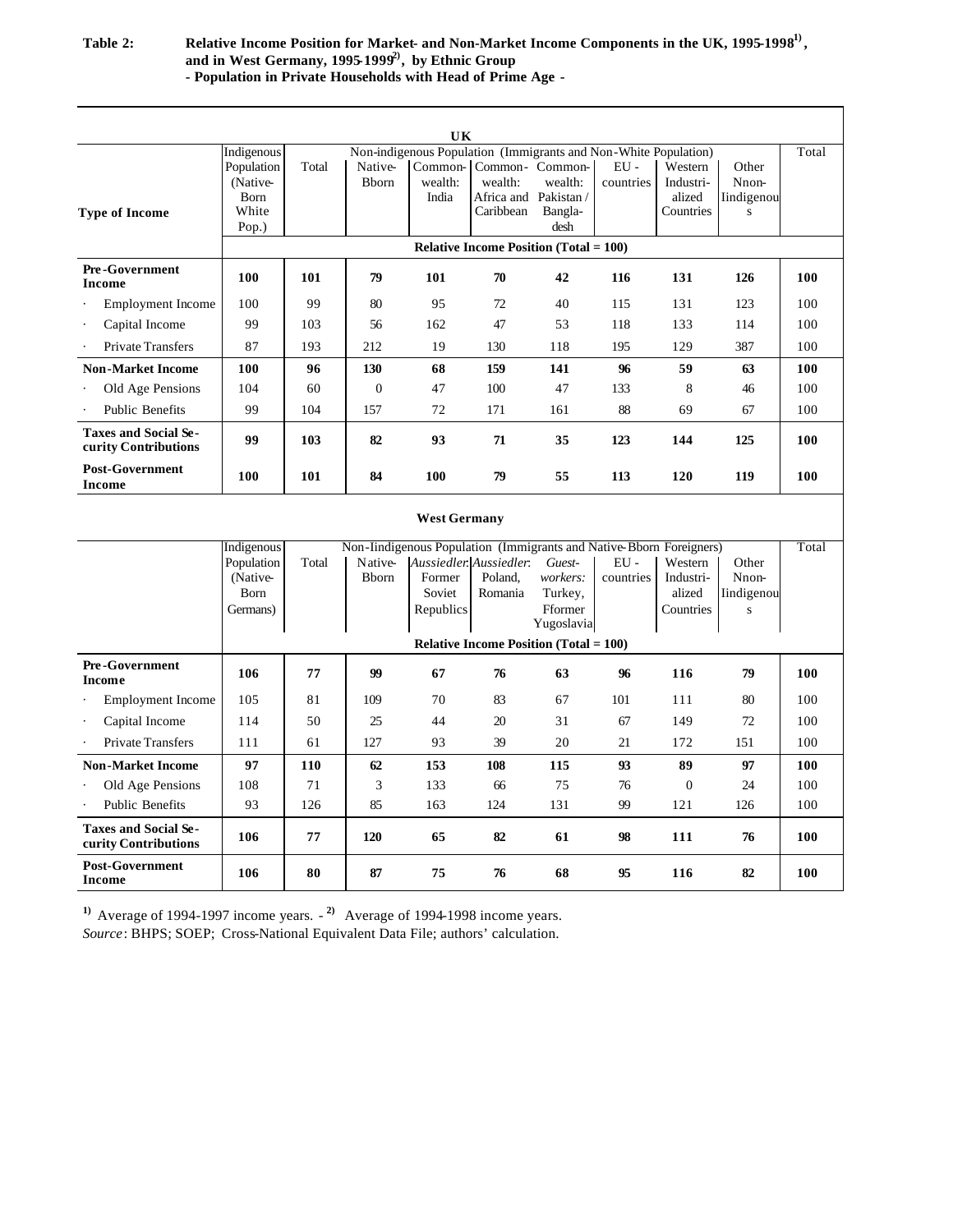**Table 3: Components and Structure of Equivalent Post-Government Income in the UK, 1995-19981) , and in West Germany, 1995-1999 2), by Ethnic Group - Population in Private Households with Head of Prime Age -**

|                                                     |                |                                                   |               | <b>UK</b>                                                         |            |           |           |           |            |       |
|-----------------------------------------------------|----------------|---------------------------------------------------|---------------|-------------------------------------------------------------------|------------|-----------|-----------|-----------|------------|-------|
|                                                     | Indigenous     |                                                   |               | Non-Indigenous Population (Immigrants and Non-White Population)   |            |           |           |           |            | Total |
|                                                     | Population     | Total                                             | Native-       | Common-                                                           | Common-    | Common-   | $EU -$    | Western   | Other      |       |
|                                                     | (Native-       |                                                   | <b>B</b> horn | wealth:                                                           | wealth:    | wealth:   | countries | Industri- | Nnon-      |       |
|                                                     | <b>B</b> orn   |                                                   |               | India                                                             | Africa and | Pakistan/ |           | alized    | Iindigenou |       |
| <b>Income Components</b>                            | White          |                                                   |               |                                                                   | Caribbean  | Bangla-   |           | Countries | S          |       |
|                                                     | Pop.)          |                                                   |               |                                                                   |            | desh      |           |           |            |       |
|                                                     |                |                                                   |               | Income Component as a Proportion of Post-Government Income (in %) |            |           |           |           |            |       |
| <b>Pre-Government</b><br>Income                     | 103            | 81<br>101<br>114<br>80<br>67<br>106<br>116<br>116 |               |                                                                   |            |           |           |           |            | 103   |
| <b>Employment Income</b>                            | 92             | 87                                                | 71            | 96                                                                | 71         | 55        | 91        | 99        | 104        | 91    |
| Capital Income<br>$\bullet$                         | 10             | 10                                                | 6             | 17                                                                | 5          | 8         | 12        | 14        | 10         | 10    |
| Private Transfers                                   | $\overline{2}$ | 3                                                 | 5             | 1                                                                 | 3          | 4         | 3         | 2         | 2          | 2     |
| <b>Non-Market Income</b>                            | 18             | 20                                                | 35            | 9                                                                 | 36         | 43        | 16        | 9         | 9          | 18    |
| Old Age Pensions                                    | $\overline{2}$ | 1                                                 | $\Omega$      |                                                                   |            | 2         |           | $\Omega$  |            |       |
| <b>Public Benefits</b>                              | 16             | 19                                                | 35            | 9                                                                 | 35         | 41        | 15        | 9         | 8          | 17    |
| <b>Taxes and Social Se-</b><br>curity Contributions | $-21$          | $-21$                                             | -16           | $-23$                                                             | $-16$      | $-10$     | $-22$     | $-25$     | $-25$      | $-21$ |
| <b>Post-Government</b><br>Income                    | 100            | 100                                               | 100           | 100                                                               | 100        | 100       | 100       | 100       | 100        | 100   |

#### **West Germany**

|           |                                                     | Indigenous   |                                                                   |        | Non-Indigenous Population (Immigrants and Native-Bborn Foreigners) |                |            |           |           |            | Total |  |
|-----------|-----------------------------------------------------|--------------|-------------------------------------------------------------------|--------|--------------------------------------------------------------------|----------------|------------|-----------|-----------|------------|-------|--|
|           |                                                     | Population   | Total                                                             | Native | Aussiedler. Aussiedler.                                            |                | Guest-     | $EU -$    | Western   | Other      |       |  |
|           |                                                     | (Native-     |                                                                   | born   | Former                                                             | Poland,        | workers:   | countries | Industri- | Nnon-      |       |  |
|           |                                                     | <b>B</b> orn |                                                                   |        | Soviet                                                             | Romania        | Turkey,    |           | alized    | Iindigenou |       |  |
|           |                                                     | Germans)     |                                                                   |        | Republics                                                          |                | Fformer    |           | Countries | s          |       |  |
|           |                                                     |              |                                                                   |        |                                                                    |                | Yugoslavia |           |           |            |       |  |
|           |                                                     |              | Income Component as a Proportion of Post-Government Income (in %) |        |                                                                    |                |            |           |           |            |       |  |
|           | <b>Pre-Government</b><br>Income                     | 124          | 115                                                               | 136    | 106                                                                | 120            | 110        | 126       | 116       | 108        | 122   |  |
|           | <b>Employment Income</b>                            | 108          | 107                                                               | 132    | 97                                                                 | 117            | 105        | 118       | 96        | 95         | 108   |  |
| $\bullet$ | Capital Income                                      | 15           | 7                                                                 | 3      | 8                                                                  | $\overline{2}$ | 5          | 8         | 18        | 11         | 13    |  |
|           | <b>Private Transfers</b>                            | 1            |                                                                   |        |                                                                    | 1              | $\theta$   | $\theta$  | 2         | 2          | 1     |  |
|           | <b>Non-Market Income</b>                            | 13           | 20                                                                | 12     | 24                                                                 | 18             | 22         | 12        | 17        | 23         | 14    |  |
|           | Old Age Pensions                                    | 3            | 3                                                                 |        | 5                                                                  | 3              | 4          | 2         | $\Omega$  |            | 3     |  |
|           | <b>Public Benefits</b>                              | 10           | 17                                                                | 11     | 19                                                                 | 15             | 18         | 10        | 17        | 22         | 11    |  |
|           | <b>Taxes and Social Se-</b><br>curity Contributions | $-37$        | $-35$                                                             | $-48$  | $-30$                                                              | -38            | $-32$      | $-38$     | $-33$     | $-31$      | $-36$ |  |
|           | <b>Post-Government</b><br>Income                    | 100          | 100                                                               | 100    | 100                                                                | 100            | 100        | 100       | 100       | 100        | 100   |  |

**1)** Average of 1994-1997 income years. - **2)** Average of 1994-1998 income years. *Source*: BHPS; SOEP; Cross-National Equivalent Data File; authors' calculation.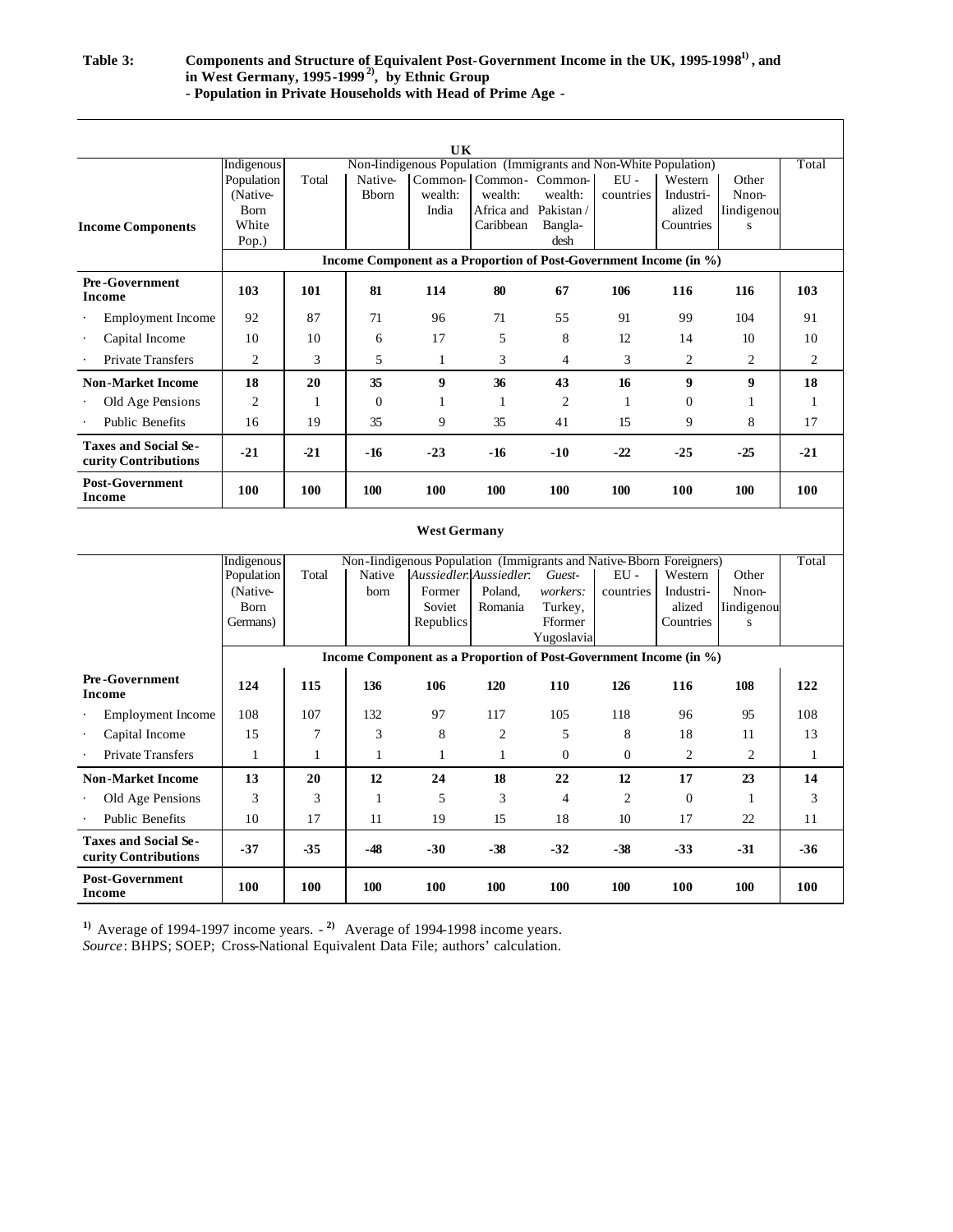#### **Table 4: Household Characteristics in the UK, 1995-1998, and in West Germany, 1995-1999 - Private Households with Head of Prime Age -**

|                                                                            |                 | UK                                                    |                 | <b>West Germany</b> |
|----------------------------------------------------------------------------|-----------------|-------------------------------------------------------|-----------------|---------------------|
|                                                                            | All Household   | Non-Indigenous                                        | All Household   | Non-Indigenous      |
| Variable                                                                   | Heads of Prime  | Household Heads                                       | Heads of Prime  | Household Heads     |
|                                                                            | Age             | of Prime Age                                          | Age             | of Prime Age        |
|                                                                            |                 | Mean (Uunweighted, Standard Deviation in Parentheses) |                 |                     |
| Non-indigenous household                                                   | .111(.313)      | 1.000(.0)                                             | .306(.461)      | 1.000(0)            |
| "Non-mixed" non-indigenous household                                       | .049(.217)      | .451 (.497)                                           | .125(.331)      | .409(.491)          |
| "Mixed" non-indigenous household                                           | .060(.238)      | .548 (.497)                                           | .181(.385)      | .590(.491)          |
| Years since migration                                                      | 2.18(7.71)      | 19.5 (14.06)                                          | 5.31 (9.92)     | 17.3 (10.62)        |
| (Years since migration**2)/100                                             | .640(2.70)      | 5.81 (6.02)                                           | 1.26(2.89)      | 4.12(3.93)          |
| Indigenous household                                                       | .889(.313)      | .0(0)                                                 | .693(.461)      | .0(0)               |
| Origin: Native-born: non-indigenous                                        | .017(.131)      | .159(.366)                                            | .021(.145)      | .069(.255)          |
| Origin: Commonwealth: India                                                | .010(.102)      | .096(.294)                                            |                 |                     |
| Origin: Commonwealth: Africa and Caribbean                                 | .007(.084)      | .065(.246)                                            |                 |                     |
| Origin: Commonwealth: Pakistan / Bangladesh                                | .005(.072)      | .047(.212)                                            |                 |                     |
| Origin: Aussiedler: Former Soviet Republics                                |                 |                                                       | .036(.188)      | .120(.325)          |
| Origin: Aussiedler: Poland, Romania                                        |                 |                                                       | .024(.153)      | .079(.269)          |
| Origin: Guest-workers: Turkey, Ex-Yugoslavia                               |                 |                                                       | .117(.321)      | .382(.486)          |
| Origin: EU -countries                                                      | .030(.171)      | .273 (.445)                                           | .078(.268)      | .255(.436)          |
| Origin: Western iIndustrialized cCountries                                 | .017(.129)      | .155(.362)                                            | .003(.061)      | .011(.108)          |
| Origin: Other non-indigenous                                               | .022(.147)      | .202(.401)                                            | .024(.154)      | .079(.270)          |
| Single                                                                     | .159(.365)      | .126(.332)                                            | .176(.380)      | .096(.295)          |
| Couple, no children                                                        | .247(.431)      | .224(.417)                                            | .236(.425)      | .207(.405)          |
| Couple, 1 child                                                            | .139(.346)      | .150(.357)                                            | .195(.396)      | .228(.419)          |
| Couple, 2 children                                                         | .141(.348)      | .137(.344)                                            | .160(.366)      | .196(.397)          |
| Couple, 3 and more children                                                | .064(.244)      | .066(.249)                                            | .062(.242)      | .089(.285)          |
| Single parent                                                              | .072(.259)      | .093(.291)                                            | .039(.193)      | .031(.174)          |
| Other type of household                                                    | .175(.380)      | .199 (.399)                                           | .129(.336)      | .150(.357)          |
| Age (head of household)                                                    | 40.6 (10.638)   | 40.1 (10.463)                                         | 40.6 (10.831)   | 41.0 (11.108)       |
| (Age**2)/100 (head of household)                                           | 17.6(8.735)     | 17.1 (8.438)                                          | 17.6 (9.075)    | 18.0 (9.269)        |
| Male head of household                                                     | .618(.485)      | .574(.494)                                            | .682(.465)      | .759(.427)          |
| Education level (head of household): Low                                   | .170 (.376)     | .146(.354)                                            | .635(.481)      | .636(.480)          |
| Education level (head of household): Medium                                | .454 (.497)     | .377(.485)                                            | .235(.424)      | .311(.462)          |
| Education level (head of household): High                                  | .374 (.483)     | .475 (.499)                                           | .091(.288)      | .031(.175)          |
| Poor health status (head of household)                                     | .113 (.317)     | .112(.316)                                            | .058(.234)      | .065(.246)          |
| Months in unemployment last year (Head)                                    | .468(2.05)      | .543(2.27)                                            | .824(2.686)     | 1.279 (3.326)       |
| Year of observation: 1995                                                  | .253(.435)      | .258 (.438)                                           | .197(.398)      | .213(.409)          |
| Year of observation: 1996                                                  | .261 (.439)     | .267(.442)                                            | .195(.396)      | .207(.405)          |
| Year of observation: 1997                                                  | .260(.438)      | .258(.438)                                            | .191(.393)      | .198(.399)          |
| Year of observation: 1998                                                  | .224 (.417)     | .215(.411)                                            | .213(.409)      | .197(.398)          |
| Year of observation: 1999                                                  |                 |                                                       | .202(.401)      | .182(.386)          |
| <b>Equivalent Income Measures</b>                                          |                 |                                                       |                 |                     |
| (in 1995 national currencies)                                              |                 |                                                       |                 |                     |
| Pre-Government Income (Labor Income;<br>Capital Income; Private Transfers) | 13,443 (10,420) | 14,218 (11,996)                                       | 47,517 (36,026) | 37, 387 (27, 427)   |
| Taxes and Social Security Contributions                                    | 3,033 (3,166)   | 3,252 (3,608)                                         | 15,282 (15,484) | 11,952 (11,253)     |
| Non-Market Income (Old Age Pensions; Public<br>Benefits)                   | 1,128(2,013)    | 978 (1,719)                                           | 3,427 (5,864)   | 3,673 (4,866)       |
| Post-Government Income                                                     | 11,538 (7,042)  | 11,944 (8,391)                                        | 35,662 (20,872) | 29,108 (15,583)     |
| Number of observations                                                     | 13 233          | 1458                                                  | 19384           | 5 9 4 6             |

*Source*: BHPS; SOEP; Cross-National Equivalent Data File; authors' calculation.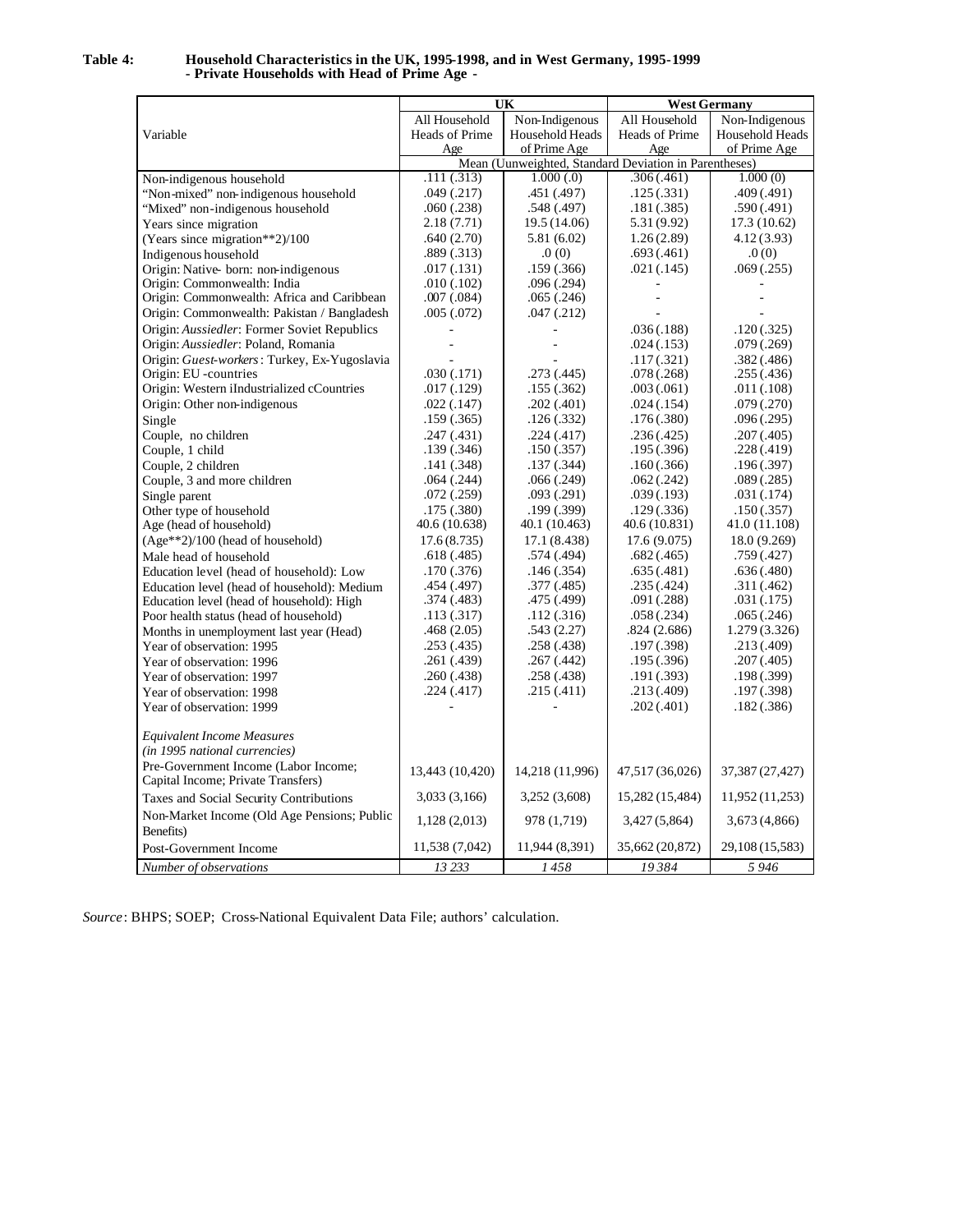#### **Table 5: Relative Pre -Government Income Position in the UK, 1995-1998, and in West Germany, 1995-1999: Results from Random -Effects GLS Models based on - Population in Private Households with Head of Prime Age -**

|                                             | <b>UK</b>                    |                                                   |            |           |
|---------------------------------------------|------------------------------|---------------------------------------------------|------------|-----------|
|                                             | (1)                          | (2)                                               | (3)        | (4)       |
|                                             | Household Heads of Prime Age | Non-Indigenous<br>Household Heads<br>of Prime Age |            |           |
| Non-indigenous household                    | $-0.038$                     | $-0.204**$                                        |            |           |
|                                             | (0.041)                      | (0.060)                                           |            |           |
| "Mixed" nNon-indigenous hHousehold          |                              | $0.269**$                                         | $0.243**$  | $0.270**$ |
|                                             |                              | (0.071)                                           | (0.079)    | (0.104)   |
| Origin: Native born, non-indigenous         |                              |                                                   | $-0.457**$ | $-0.083$  |
|                                             |                              |                                                   | (0.103)    | (0.168)   |
| Origin: Commonwealth: India                 |                              |                                                   | 0.044      | $0.372*$  |
|                                             |                              |                                                   | (0.182)    | (0.186)   |
| Origin: Commonwealth: Africa and Caribbean  |                              |                                                   | $-0.344+$  | $-0.035$  |
|                                             |                              |                                                   | (0.193)    | (0.196)   |
| Origin: Commonwealth: Pakistan / Bangladesh |                              |                                                   | $-0.809**$ | $-0.343$  |
|                                             |                              |                                                   | (0.206)    | (0.221)   |
| Origin: EU -countries                       |                              |                                                   | $-0.322*$  |           |
|                                             |                              |                                                   | (0.130)    |           |
| Origin: Western iIndustrialized cCountries  |                              |                                                   | $-0.138$   | $0.239+$  |
|                                             |                              |                                                   | (0.154)    | (0.134)   |
| Origin: Other non-indigenous                |                              |                                                   | $-0.169$   | $0.211 +$ |
|                                             |                              |                                                   | (0.145)    | (0.125)   |
| Years since migration                       |                              |                                                   | $-0.001$   | 0.009     |
|                                             |                              |                                                   | (0.010)    | (0.012)   |
| (Years since migration**2)/100              |                              |                                                   | 0.020      | $-0.008$  |
|                                             |                              |                                                   | (0.023)    | (0.026)   |
| Constant                                    | $1.307**$                    | $1.300**$                                         | 1.358**    | $2.032**$ |
|                                             | (0.173)                      | (0.173)                                           | (0.173)    | (0.543)   |
| N of obs / groups                           |                              | 13233 / 4669                                      |            | 1458/567  |
| Mean of dependent variable (unweighted)     |                              | 4.328                                             |            | 4.311     |
| Overall $\mathbb{R}^2$                      | .3898                        | .3902                                             | .3921      | .4117     |
|                                             | <b>West Germany</b>          |                                                   |            |           |
| Non-indigenous household                    | $-0.239**$                   | $-0.327**$                                        | ٠          |           |
|                                             | (0.027)                      | (0.033)                                           |            |           |

| Non-indigenous household                     | $-0.239***$ | $-0.321$ $-0.321$ |            |             |
|----------------------------------------------|-------------|-------------------|------------|-------------|
|                                              | (0.027)     | (0.033)           |            |             |
| "Mixed" nNon-indigenous hHousehold           |             | $0.152**$         | $0.141**$  | $0.175**$   |
|                                              |             | (0.034)           | (0.034)    | (0.046)     |
| Origin: Native born, non-indigenous          |             |                   | $-0.147+$  | 0.134       |
|                                              |             |                   | (0.076)    | (0.124)     |
| Origin: Aussiedler: Romania, Poland          |             |                   | $-0.556**$ | $-0.242**$  |
|                                              |             |                   | (0.081)    | (0.085)     |
| Origin: Aussiedler: Former Soviet Republics  |             |                   | $-0.571**$ | $-0.242*$   |
|                                              |             |                   | (0.097)    | (0.106)     |
| Origin: Guest-workers: Turkey, Ex-Yugoslavia |             |                   | $-0.472**$ | $-0.237**$  |
|                                              |             |                   | (0.083)    | (0.062)     |
| Origin: EU - countries                       |             |                   | $-0.192*$  |             |
|                                              |             |                   | (0.086)    |             |
| Origin: Western iIndustrialized cCountries   |             |                   | $-0.094$   | 0.215       |
|                                              |             |                   | (0.198)    | (0.215)     |
| Origin: Other non-indigenous                 |             |                   | $-0.588**$ | $-0.324**$  |
|                                              |             |                   | (0.085)    | (0.093)     |
| Years since migration                        |             |                   | $0.012+$   | $0.021*$    |
|                                              |             |                   | (0.007)    | (0.008)     |
| (Years since migration**2)/100               |             |                   | $-0.030$   | $-0.040*$   |
|                                              |             |                   | (0.018)    | (0.020)     |
| Constant                                     | $1.368**$   | $1.377**$         | 1.393**    | $1.682**$   |
|                                              | (0.163)     | (0.163)           | (0.164)    | (0.318)     |
| N of obs / groups                            |             | 19384 / 5341      |            | 5946 / 1677 |
| Mean of dependent variable (unweighted)      |             | 4.389             |            | 4.121       |
| Overall $\mathbb{R}^2$                       | .3050       | .3075             | .3107      | .3224       |

\*\*:  $p<0.01$  \*:  $p<0.05$  +:  $p<0.10$  (sStandard errors in parentheses).

Dependent Variable: log (Relative Income Position Based on Pre-Government Income)

Family structure, characteristics of head of household (age, sex, education, health status, unemployment experience), and year of observation are included in all models, but not reported here (full results are available from authors upon request).

*Source* : BHPS; GSOEP; Cross-National Equivalent Data File; authors' calculation.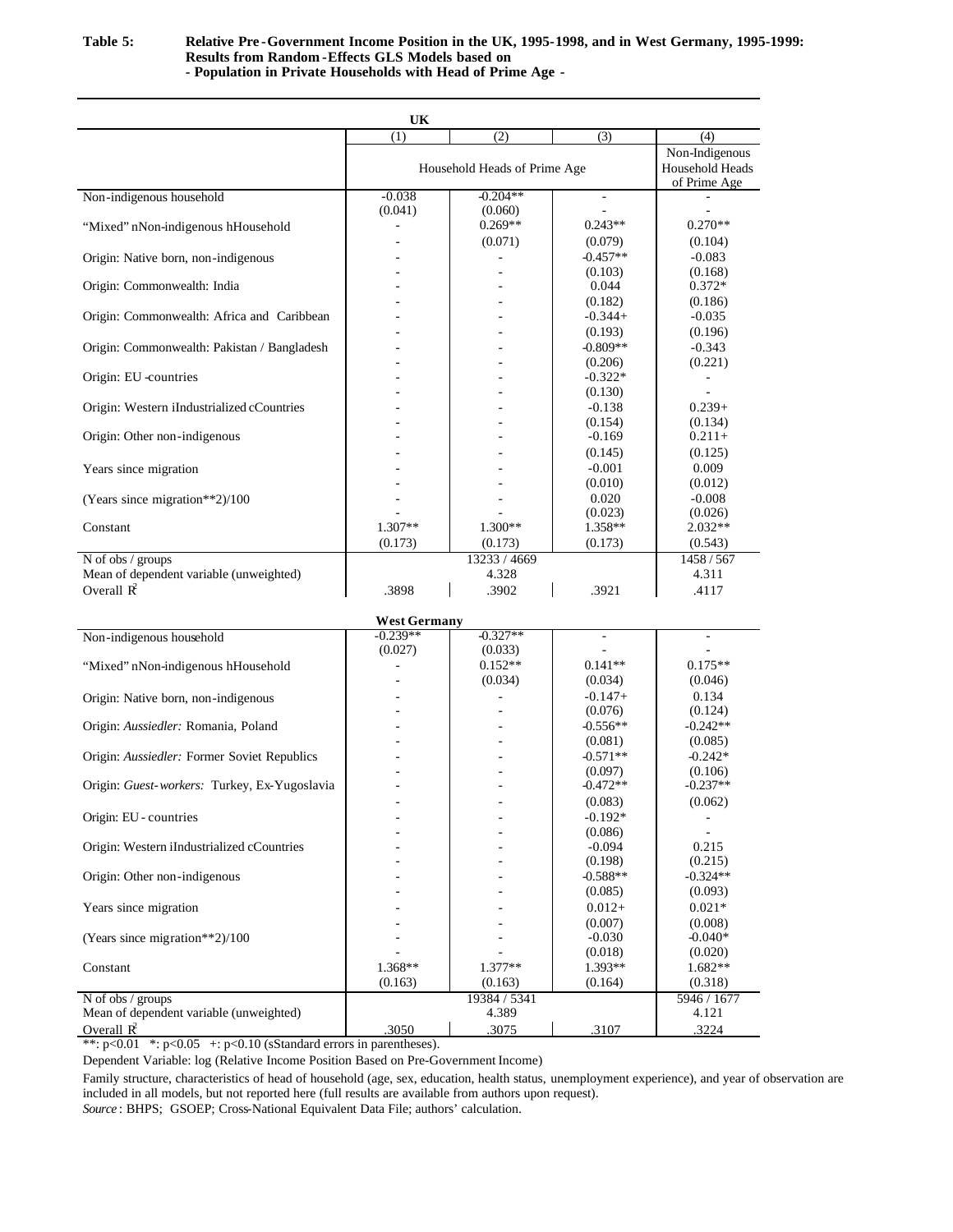#### **Table 6: Income Redistribution Effects in the UK, 1995 -1998, and in West Germany, 1995-1999: Results from Random -Effects GLS Models - Population in Private Households with Head of Prime Age -**

| UK       |                                 |                                                           |                                                                                                                                                                                                                   |  |  |  |  |  |  |
|----------|---------------------------------|-----------------------------------------------------------|-------------------------------------------------------------------------------------------------------------------------------------------------------------------------------------------------------------------|--|--|--|--|--|--|
| (1)      | (2)                             | (3)                                                       | (4)                                                                                                                                                                                                               |  |  |  |  |  |  |
|          |                                 |                                                           | Non-Indigenous<br>Household Heads<br>of Prime Age                                                                                                                                                                 |  |  |  |  |  |  |
| $-1.910$ | 1.055                           |                                                           |                                                                                                                                                                                                                   |  |  |  |  |  |  |
| (1.276)  | (1.856)<br>$-5.009*$<br>(2.278) | $-4.837+$<br>(2.550)                                      | $-6.886*$<br>(3.116)                                                                                                                                                                                              |  |  |  |  |  |  |
|          |                                 | 3.800                                                     | $-2.674$                                                                                                                                                                                                          |  |  |  |  |  |  |
|          |                                 | (3.202)                                                   | (5.033)                                                                                                                                                                                                           |  |  |  |  |  |  |
|          |                                 | 3.376                                                     | $-1.000$                                                                                                                                                                                                          |  |  |  |  |  |  |
|          |                                 | (5.703)                                                   | (5.538)                                                                                                                                                                                                           |  |  |  |  |  |  |
|          |                                 |                                                           | 0.271                                                                                                                                                                                                             |  |  |  |  |  |  |
|          |                                 |                                                           | (5.830)                                                                                                                                                                                                           |  |  |  |  |  |  |
|          |                                 |                                                           | 1.877                                                                                                                                                                                                             |  |  |  |  |  |  |
|          |                                 |                                                           | (6.617)                                                                                                                                                                                                           |  |  |  |  |  |  |
|          |                                 |                                                           |                                                                                                                                                                                                                   |  |  |  |  |  |  |
|          |                                 |                                                           |                                                                                                                                                                                                                   |  |  |  |  |  |  |
|          |                                 |                                                           | $-7.177+$                                                                                                                                                                                                         |  |  |  |  |  |  |
|          |                                 |                                                           | (3.984)                                                                                                                                                                                                           |  |  |  |  |  |  |
|          |                                 |                                                           | $-2.134$                                                                                                                                                                                                          |  |  |  |  |  |  |
|          |                                 |                                                           | (3.725)                                                                                                                                                                                                           |  |  |  |  |  |  |
|          |                                 |                                                           | $-0.250$                                                                                                                                                                                                          |  |  |  |  |  |  |
|          |                                 |                                                           | (0.361)                                                                                                                                                                                                           |  |  |  |  |  |  |
|          |                                 |                                                           | 0.387                                                                                                                                                                                                             |  |  |  |  |  |  |
|          |                                 |                                                           | (0.782)<br>60.774**                                                                                                                                                                                               |  |  |  |  |  |  |
|          |                                 |                                                           | (16.306)                                                                                                                                                                                                          |  |  |  |  |  |  |
|          |                                 |                                                           | 1458/567                                                                                                                                                                                                          |  |  |  |  |  |  |
|          |                                 |                                                           | $-20.854$                                                                                                                                                                                                         |  |  |  |  |  |  |
|          |                                 |                                                           | .2857                                                                                                                                                                                                             |  |  |  |  |  |  |
|          | 83.478**<br>(5.463)<br>.2662    | 83.611**<br>(5.462)<br>13233 / 4669<br>$-17.498$<br>.2669 | Household Heads of Prime Age<br>3.324<br>(6.002)<br>6.842<br>(6.456)<br>5.801<br>(4.234)<br>$-1.702$<br>(4.928)<br>5.976<br>(4.692)<br>$-0.055$<br>(0.334)<br>$-0.401$<br>(0.729)<br>82.895**<br>(5.476)<br>.2681 |  |  |  |  |  |  |

|                                              | <b>West Germany</b> |              |            |                          |
|----------------------------------------------|---------------------|--------------|------------|--------------------------|
| Non-indigenous household                     | $2.693**$           | $4.612**$    |            | $\overline{\phantom{a}}$ |
|                                              | (0.907)             | (1.138)      |            |                          |
| "Mixed" nNon-indigenous hHousehold           |                     | $-3.336**$   | $-2.901*$  | $-3.327**$               |
|                                              |                     | (1.197)      | (1.208)    | (1.202)                  |
| Origin: Native born, non-indigenous          |                     |              | $-3.182$   | $-8.463**$               |
|                                              |                     |              | (2.615)    | (2.970)                  |
| Origin: Aussiedler: Romania, Poland          |                     |              | $14.124**$ | $8.009**$                |
|                                              |                     |              | (2.759)    | (1.992)                  |
| Origin: Aussiedler: Former Soviet Republics  |                     |              | $11.797**$ | 5.933*                   |
|                                              |                     |              | (3.278)    | (2.462)                  |
| Origin: Guest-workers: Turkey, Ex-Yugoslavia |                     |              | 8.990**    | $5.421**$                |
|                                              |                     |              | (2.858)    | (1.448)                  |
| Origin: EU -countries                        |                     |              | 4.347      |                          |
|                                              |                     |              | (2.949)    |                          |
| Origin: Western iIndustrialized cCountries   |                     |              | 8.755      | $-4.269$                 |
|                                              |                     |              | (6.715)    | (5.016)                  |
| Origin: Other non-indigenous                 |                     |              | $12.112**$ | 4.820*                   |
|                                              |                     |              | (2.930)    | (2.203)                  |
| Years since migration                        |                     |              | $-0.403$   | $-0.592**$               |
|                                              |                     |              | (0.255)    | (0.205)                  |
| (Years since migration**2)/100               |                     |              | 0.762      | $1.237*$                 |
|                                              |                     |              | (0.634)    | (0.504)                  |
| Constant                                     | 83.124**            | 82.984**     | 83.105**   | 52.943**                 |
|                                              | (5.606)             | (5.603)      | (5.658)    | (7.829)                  |
| N of obs / groups                            |                     | 19384 / 5341 |            | 5946 / 1677              |
| Mean of depende nt variable (unweighted)     |                     | $-18.240$    |            | $-11.408$                |
| Overall $\mathbb{R}^2$                       | .2220               | .2232        | .2255      | .2979                    |

\*\*:  $p<0.01$  \*:  $p<0.05$  +:  $p<0.10$  (Standard errors in parentheses).

 $\overline{\phantom{a}}$ 

Dependent vVariable: Absolute change in rRelative iIncome pPosition due to rRedistribution

Family structure, characteristics of head of household (age, sex, education, health status, unemployment experience), and year of observation are included in all models, but not reported here (full results are available from authors upon request).

*Source* : BHPS; Cross-Nat ional Equivalent Data File; authors' calculation.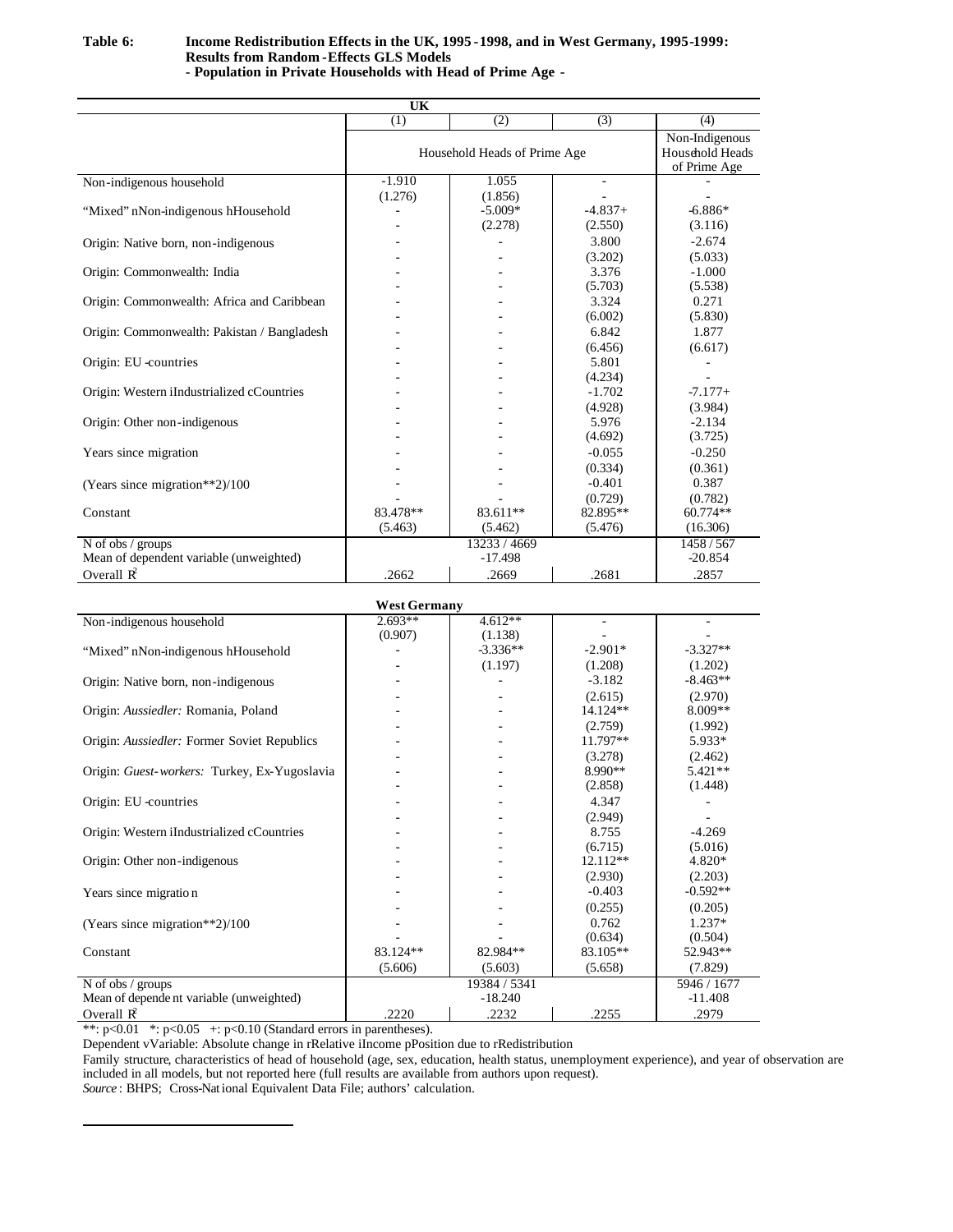### **Endnotes**

l

1 We are most grateful to Stephen Jenkins, who provided us with a with the BHPS income data required for our analysis. Furthermore, we thank three anonymous referees for most valuable comments.

2 Studies focusing on this issue constitute a major field of research in the context of immigration. The general expectation is that take-up intensity among immigrants will decrease with increasing duration of stay. However, a contradictory result has been presented by Baker and Benjamin (1995). This might be explained by differing institutional settings across the countries in which these studies were conducted. Borjas & Hilton (1996) believe that social networks among immigrants lead to higher take-up rates in this group. This interpretation is challenged by Zavodny (1997), however. Voges, Frick, and Büchel (1998) as well as Castranova et al. (2001) state that welfare receipt is higher among immigrants than among the native population, and the latter even find that take-up rates among immigrants are above average in the case of eligibility. However, both studies conclude that these findings can be attributed to the less favourable social structure of immigrant populations, i.e., that different ethnic origin is not a risk factor per se.

3 Backed up by the United Nations Population Division (2000) report stressing the need for immigration to Germany in order to combat the demographic problems of the ageing country, German politicians have recently started to think more carefully about another paradigm change. After an Expert Commission on Immigration (*Zuwanderungs-Kommission*) presented its suggestions for a new immigration law in the early summer of 2001, the German parliament passed an innovative immigration law in spring 2002. Core elements of the new law are that the number of people allowed to immigrate will be regulated by specific labour market demands (e.g., the "Green Card" regulation), and that immigration should be more selective with respect to the socio-economic structure of the future immigrant population.

4 This annual income information is drawn from the Cross-National Equivalent File (CNEF, see Burkhauser et al. 2001). Since the GSOEP only collects information on gross income, a simulation module is used in the SOEP section of the CNEF to calculate individual tax and social security contributions and, finally, post-government income. This simulation only takes progression rules and basic allowances into account (cf. Schwarze 1995). Given that potential tax exemptions--which are very often concentrated at the upper tail of the income distribution--are largely overlooked, it may overestimate real tax payments.

The age structure of ethnic groups (and hence the proportion of older people per ethnic group) is strongly dependent on groupspecific immigration patterns. In addition, group-specific differential mortality can also be expected to affect redistribution patterns (Creedy et al. 1993).

6 Descriptive results covering the full sample are available from the authors upon request.

As Bell (1997) and Shields & Wheatley Price (1998) point out, it is important to differentiate between native-born and foreignborn immigrants in this context.

We are aware that immigrants from the Caribbean to the UK generally perform better in economic terms than those from Africa. However, the relatively low number of cases in these sub-groups of black immigrants makes poolingnecessary.

9 This trimming reduced the number of observations by about 150 in both data sets. It should be noted that the providers of both data sets put much effort in to imputing income information that is missing due to item non-response: for information on the regressionbased imputation technique used in the BHP S, see http://www.iser.essex.ac.uk/bhps/doc/index.html [Section V]; for the SOEP application of the row-and-column imputation procedure proposed by Little & Su (1989), see Butrica 1997.

10 Private transfers are by definition non-negative, since the underlying data does not account for transfers made to other private households.

11 For Germany, public transfers include housing benefits, child benefits, subsistence allowances and special circumstances benefits from the Social Welfare Authority, student grants, maternity benefits, unemployment benefits, unemployment relief, and unemployment subsistence allowance. For the UK, our measure of public transfers is based on detailed information on different types of social security benefits received by each member of a given household. However, the structure of housing benefits is somewhat different in wave 1 than thereafter (see Bardasi et al. 1999, p. 19).

12 These results can in part be attributed to the inclusion of imputed rental value for owner-occupied housing in our measure of capital income (as suggested by Smeeding & Weinberg, 2001). Not surprisingly, the proportion of owner-occupiers is by far the highest in the indigenous population. It should be noted that the inclusion of imputed rent in our income measure does not change the principal structure depicted here; rather, it accentuates the overall results.

13 As is the case for the UK, it should be borne in mind that the households of native-born foreigners in Germany are younger (average age of head: 35 years; not documented in tables) than in any other immigrant group (43 years) or indeed in the indigenous population (41 years).

14 We are aware that some regressors could be endogenous. This problem is inevitable in research designs such as ours. We therefore regard our approach as a correlation analysis rather than a causal one.

15 We assume equal effects of the socio-economic characteristics across ethnic groups. To test the accuracy of this assumption, we re-ran all models using terms of interaction for "education" and "ethnic group". The results remained very stable (results of this variant are available from the authors upon request).